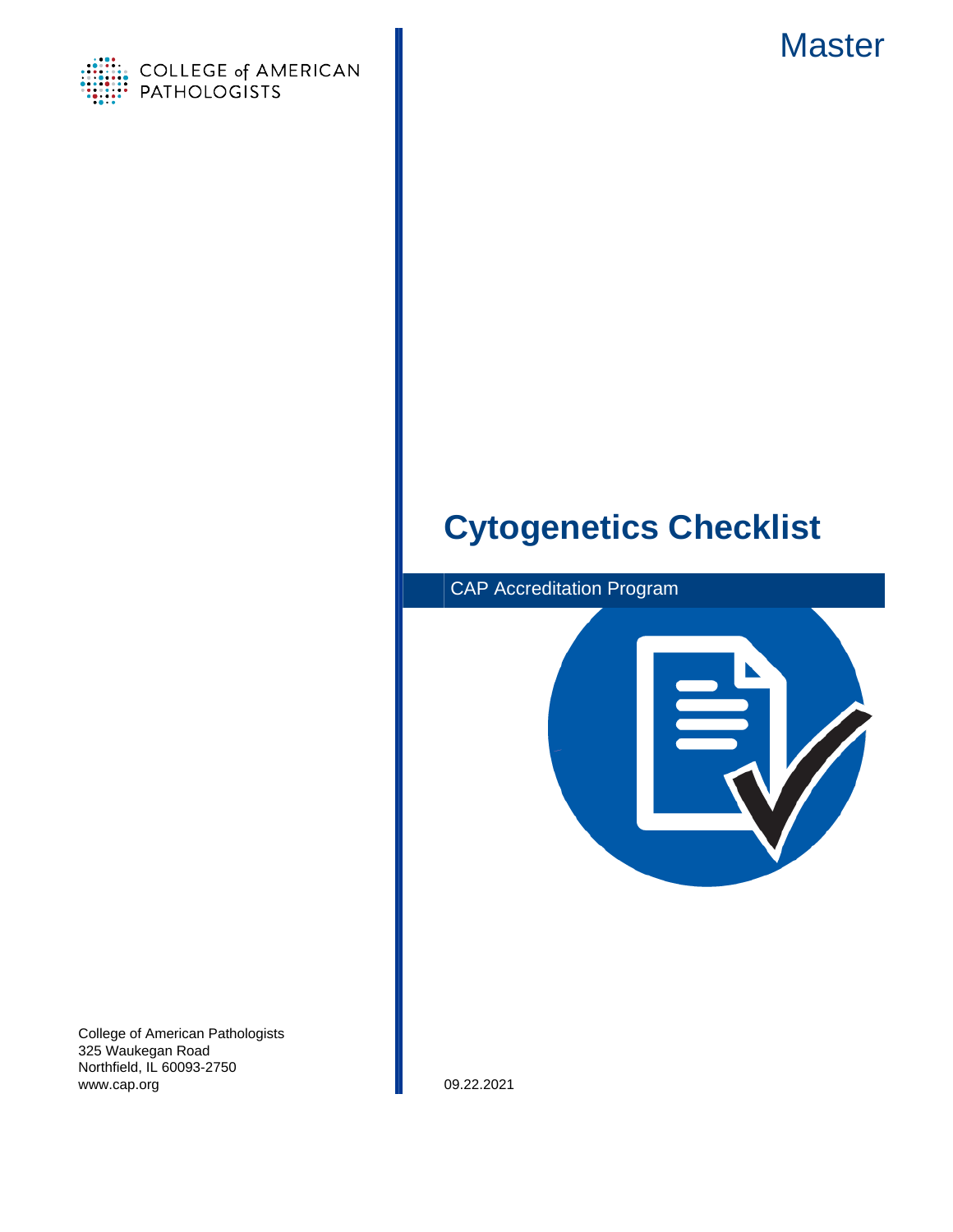### **Disclaimer and Copyright Notice**

On-site inspections are performed with the edition of the Checklists mailed to a facility at the completion of the application or reapplication process, not necessarily those currently posted on the website. The checklists undergo regular revision and a new edition may be published after the inspection materials are sent.

For questions about the use of the Checklists or Checklist interpretation, email [accred@cap.org](mailto:accred@cap.org) or call 800-323-4040 or 847-832-7000 (international customers, use country code 001).

The Checklists used for inspection by the College of American Pathologists' Accreditation Programs have been created by the CAP and are copyrighted works of the CAP. The CAP has authorized copying and use of the checklists by CAP inspectors in conducting laboratory inspections for the Council on Accreditation and by laboratories that are preparing for such inspections. Except as permitted by section 107 of the Copyright Act, 17 U.S.C. sec. 107, any other use of the Checklists constitutes infringement of the CAP's copyrights in the Checklists. The CAP will take appropriate legal action to protect these copyrights.

All Checklists are ©2021. College of American Pathologists. All rights reserved.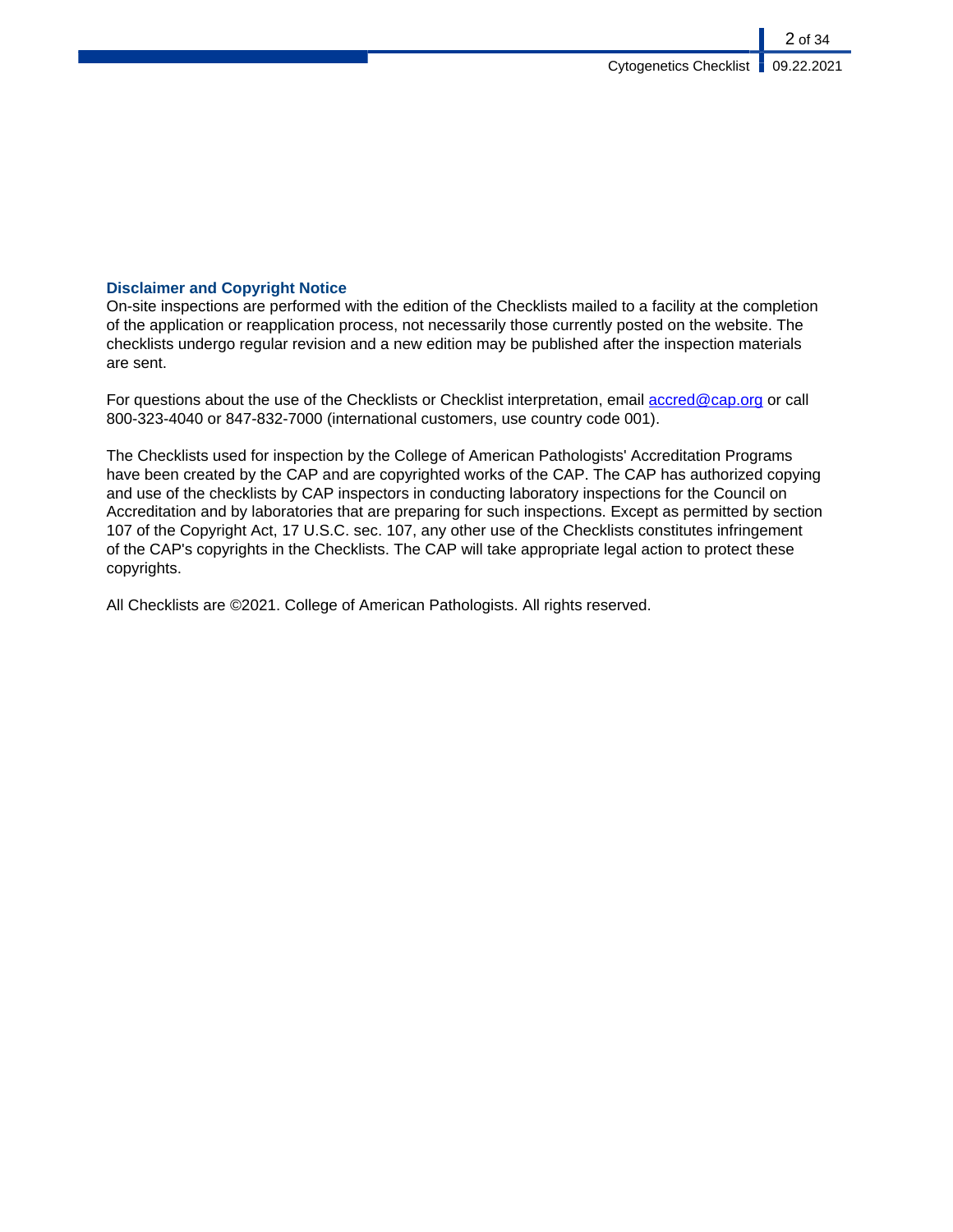# **Cytogenetics Checklist**



## TABLE OF CONTENTS

| <b>INTRODUCTION.</b> |  |
|----------------------|--|
|                      |  |
|                      |  |
|                      |  |
|                      |  |
|                      |  |
|                      |  |
|                      |  |
|                      |  |
|                      |  |
|                      |  |
|                      |  |
|                      |  |
|                      |  |
|                      |  |
|                      |  |
|                      |  |
|                      |  |
|                      |  |
| <b>PERSONNEL</b>     |  |
|                      |  |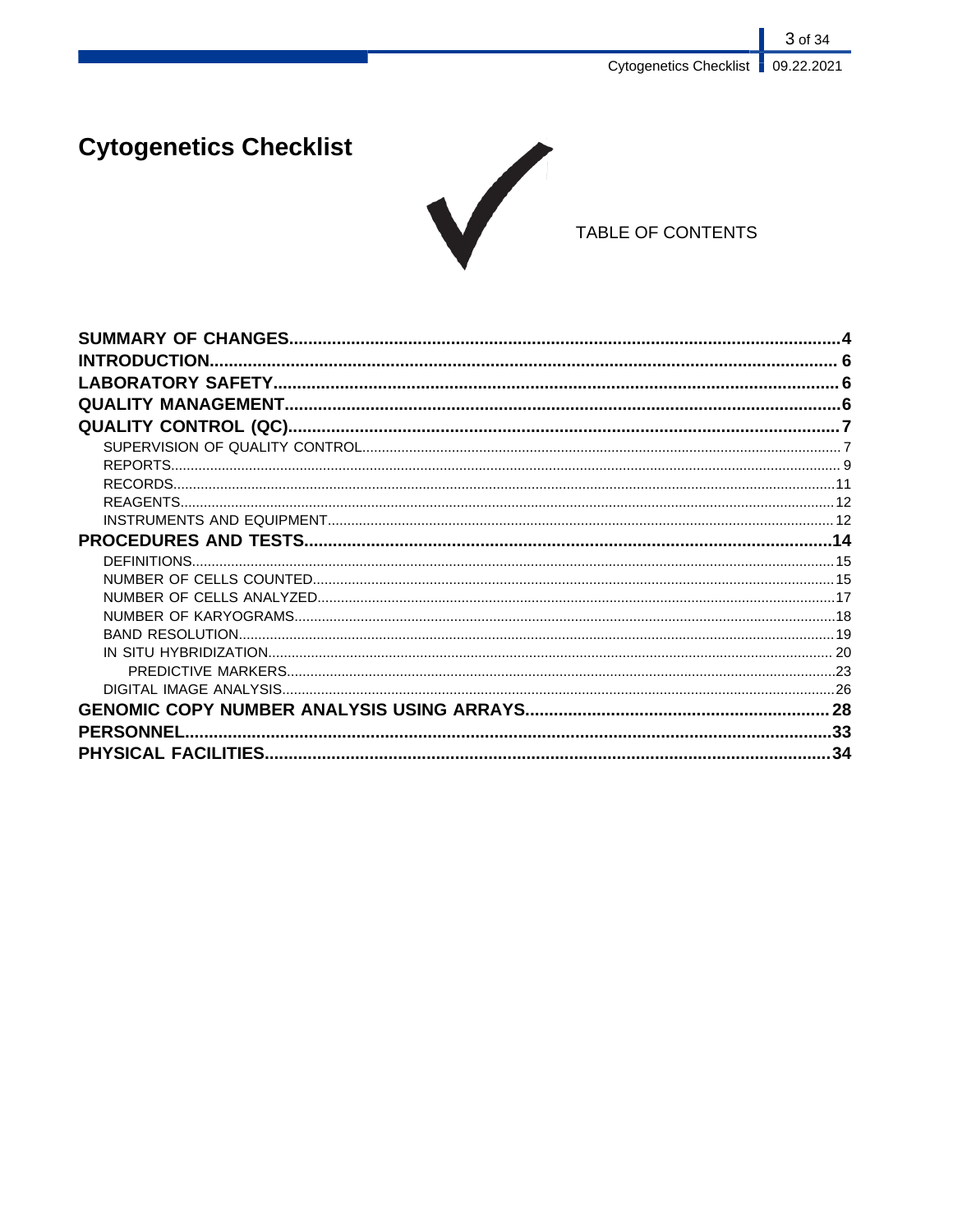## **ON-LINE CHECKLIST AVAILABILITY AND RESOURCES**

Participants of the CAP accreditation programs may download the checklists from the CAP website (cap.org) by logging into e-LAB Solutions Suite. They are available in different checklist types and formatting options, including:

- Master contains ALL of the requirements and instructions available in PDF, Word/XML or Excel formats
- Custom customized based on the laboratory's activity (test) menu; available in PDF, Word/XML or Excel formats
- Changes Only contains only those requirements with significant changes since the previous checklist edition in a track changes format to show the differences; in PDF version only. Requirements that have been moved or merged appear in a table at the end of the file.

A repository of questions and answers and other resources is also available in e-LAB Solutions Suite under Accreditation Resources, Checklist Requirement Q & A.

## **SUMMARY OF CHECKLIST EDITION CHANGES Cytogenetics Checklist 09/22/2021 Edition**

The information below includes a listing of checklist requirements with significant changes in the current edition and previous edition of this checklist. The list is separated into three categories:

- 1. New
- 2. Revised:
	- Modifications that may require a change in policy, procedure, or process for continued compliance; or
	- A change to the Phase
- 3. Deleted/Moved/Merged:
	- **Deleted**
	- Moved Relocation of a requirement into a different checklist (requirements that have been resequenced within the same checklist are not listed)
	- $Mered$  The combining of similar requirements

NOTE: The requirements listed below are from the Master version of the checklist. The customized checklist version created for on-site inspections and self-evaluations may not list all of these requirements.

## NEW Checklist Requirements

None

REVISED Checklist Requirements

| Requirement | <b>Effective Date</b> |
|-------------|-----------------------|
| CYG.32700   | 06/04/2020            |
| CYG.40500   | 09/22/2021            |
| CYG.41100   | 09/22/2021            |
| CYG.47866   | 06/04/2020            |
| CYG.47880   | 09/22/2021            |
| CYG.48932   | 09/22/2021            |
| CYG.49485   | 09/22/2021            |
| CYG.50000   | 09/22/2021            |

DELETED/MOVED/MERGED Checklist Requirements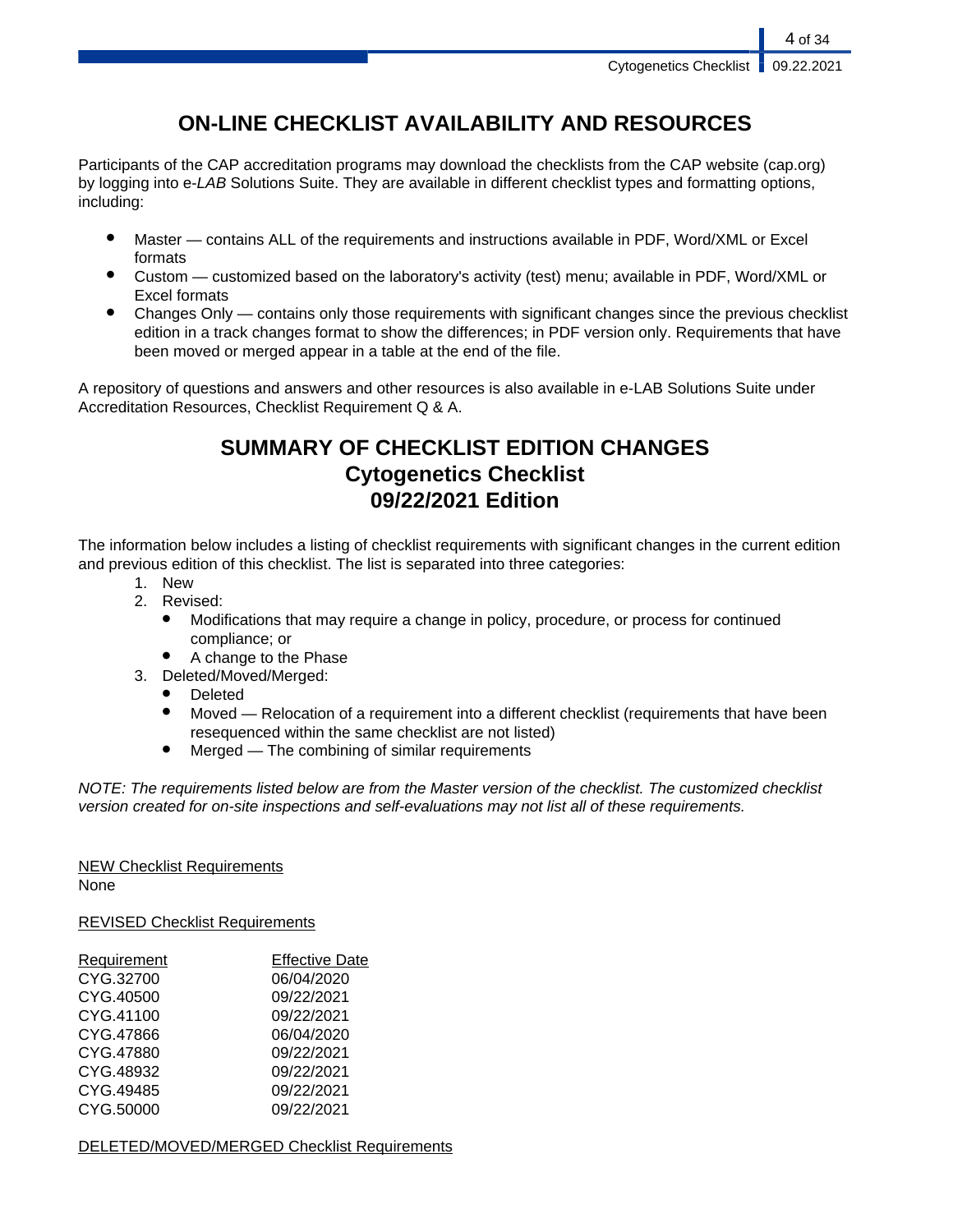5 of 34 Cytogenetics Checklist 09.22.2021

Requirement<br>CYG.42775

Effective Date<br>09/21/2021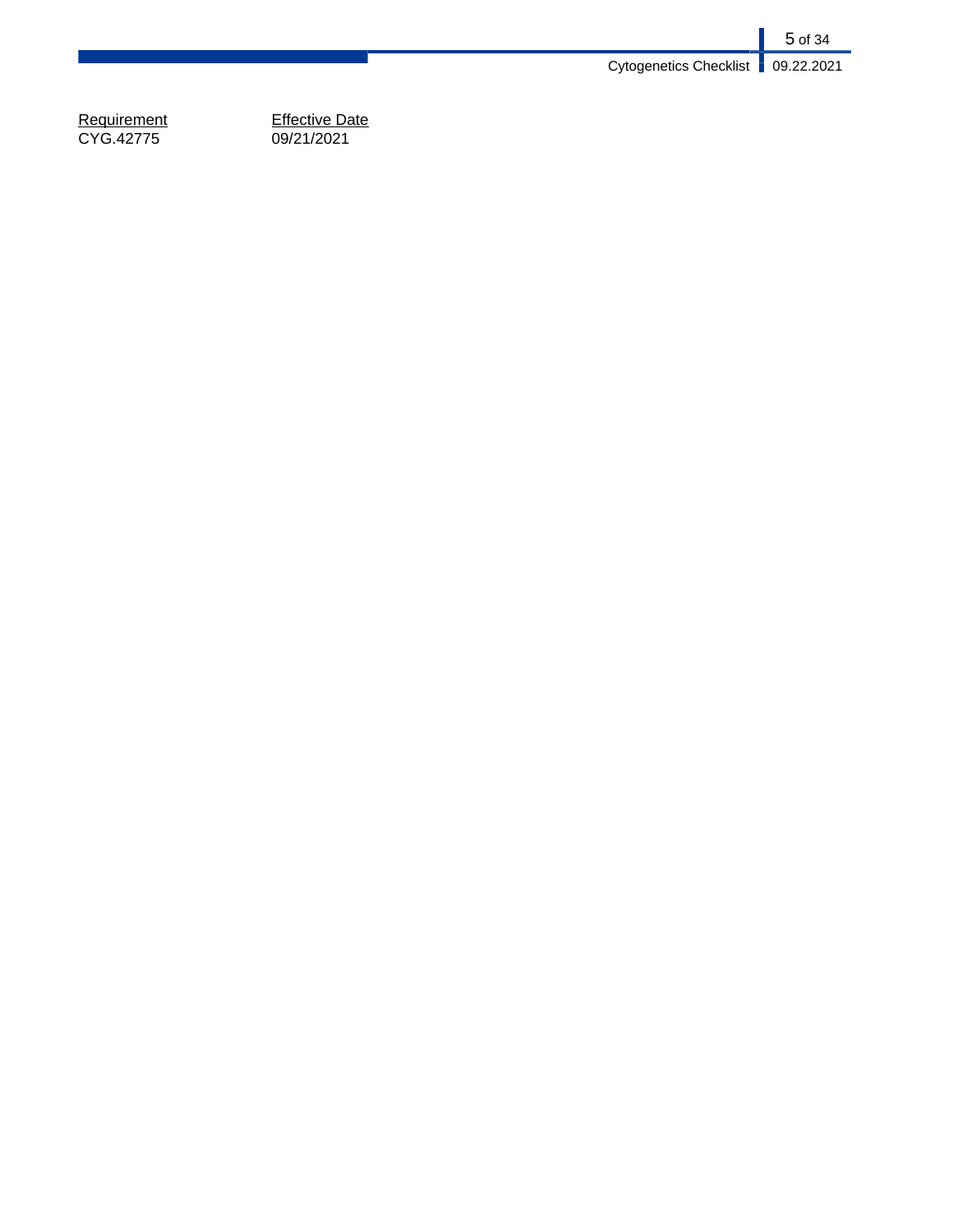## **INTRODUCTION**

This checklist is used in conjunction with the All Common (COM) and Laboratory General Checklists to inspect a cytogenetics laboratory section or department.

Cytogenetics inspectors should be pathologists, cytogeneticists or cytogenetic technologists who are actively involved with or have extensive experience in the practice of cytogenetics, are knowledgeable about current CAP Checklist and CLIA requirements, and have completed CAP Inspector Training. Inspectors should, to the greatest extent possible, be peers of the laboratory being inspected.

**Laboratories not subject to US regulations:** Checklist requirements apply to all laboratories unless a specific disclaimer of exclusion is stated in the checklist. When the phrase "FDA-cleared/approved test (or assay)" is used within the checklist, it also applies to tests approved by an internationally recognized regulatory authority (eg, CE-marking).

## **LABORATORY SAFETY**

The inspector should review relevant requirements from the Safety section of the Laboratory General checklist, to assure that the cytogenetics laboratory is in compliance. Please elaborate upon the location and the details of each deficiency in the Inspector's Summation Report.

# **QUALITY MANAGEMENT**

## **Inspector Instructions:**

| <b>READ</b> | Sampling of quality monitoring records                                                                                                                                                                                |
|-------------|-----------------------------------------------------------------------------------------------------------------------------------------------------------------------------------------------------------------------|
| DISCOVER    | Review records of culture and hybridization failures, and sub-optimal analyses for<br>trends. Determine if the procedures and processes produce a thorough investigation<br>with appropriate corrective action taken. |

#### **CYG.20200 Quality Indicators Phase I**

**The laboratory monitors and evaluates key quality indicators, such as the following.**

- **1. Control of pre-analytic variables (specimen collection and delivery)**
- **2. Cytogenetic, in situ hybridization, and chromosomal microarray analysis test ordering practices**
- **3. Provision of sufficient clinical information to ensure that the proper choice of growth medium, probe sets, and analytic techniques are made**

**REFERENCES** 

1) Clinical and Laboratory Standards Institute (CLSI). Developing and Using Quality Indicators for Laboratory Improvement. 2nd ed. CLSI guideline QMS12. Clinical and Laboratory Standards Institute, Wayne, PA; 2019.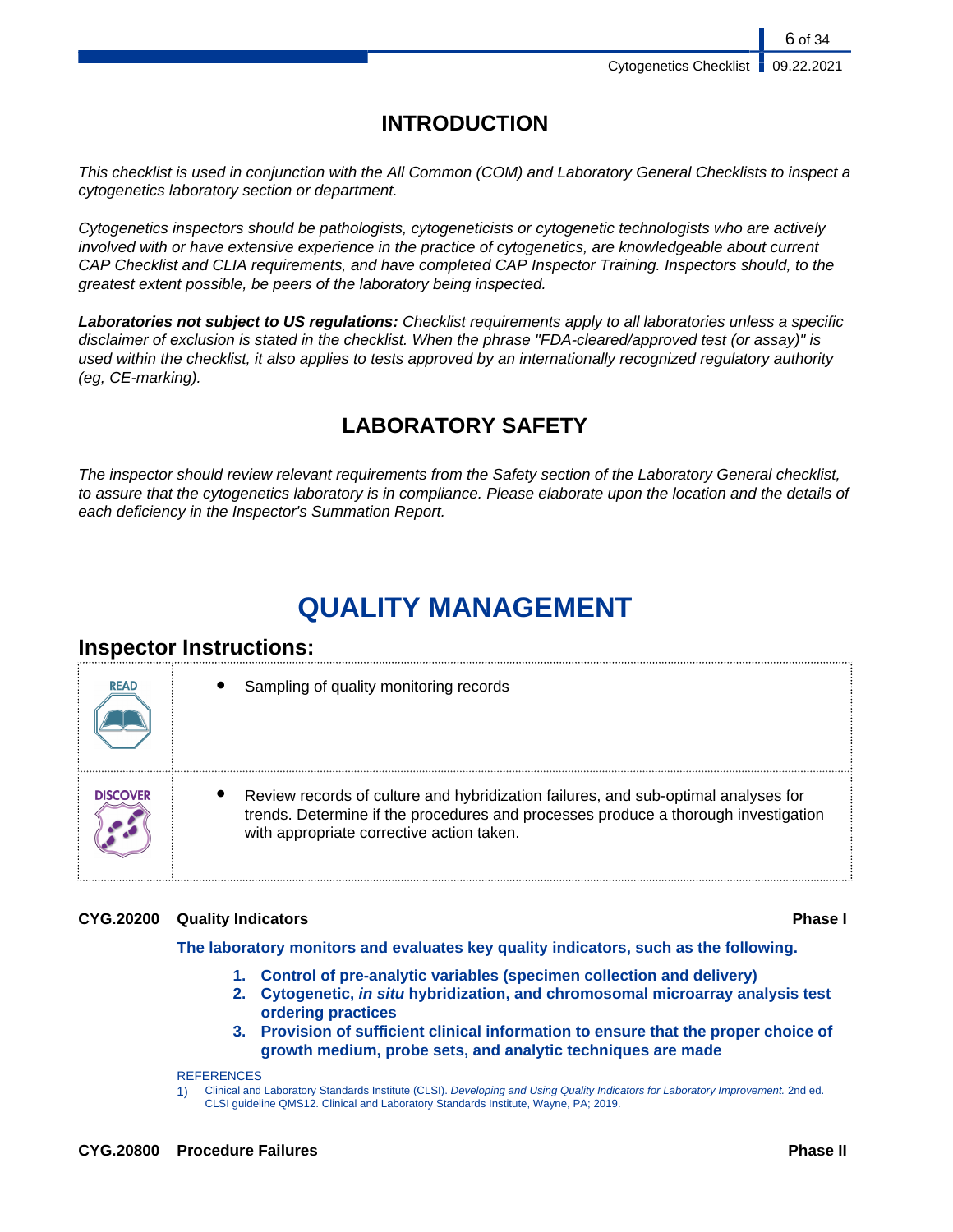**The number or frequency of culture failures, hybridization failures, and/or suboptimal analyses is recorded, and there are records of corrective action when adverse trends occur.**

# **QUALITY CONTROL (QC)**

## **SUPERVISION OF QUALITY CONTROL**

## **Inspector Instructions:**

| <b>READ</b>     | Sampling of QC policies and procedures<br>Sampling of QC records<br>Records of final report error investigation                                        |
|-----------------|--------------------------------------------------------------------------------------------------------------------------------------------------------|
|                 | How do you determine when QC is unacceptable and when corrective actions are<br>needed?                                                                |
| <b>DISCOVER</b> | Select several occurrences in which QC is out of range and determine whether the<br>steps taken follow the laboratory procedure for corrective action. |

### **CYG.30066 Monthly QC Review Phase II**

**Quality control data are reviewed and assessed at least monthly by the laboratory director or designee.**

NOTE: QC data may include specimen handling, culture failures, new media QC, new reagent lot verification, etc. Records of quality control review must include follow-up for outliers, trends, or omissions that were not previously addressed.

The QC data for tests performed less frequently than once per month should be reviewed when the tests are performed.

#### **Evidence of Compliance:**

Records of QC review including follow-up for outliers, trends, or omissions

#### **CYG.30325 Reporting Error Investigation Phase II**

**All errors that are identified in the final report are thoroughly investigated, and the results of such investigations are recorded.**

NOTE: The results of such investigations must be recorded and reviewed as part of the ongoing laboratory QM process.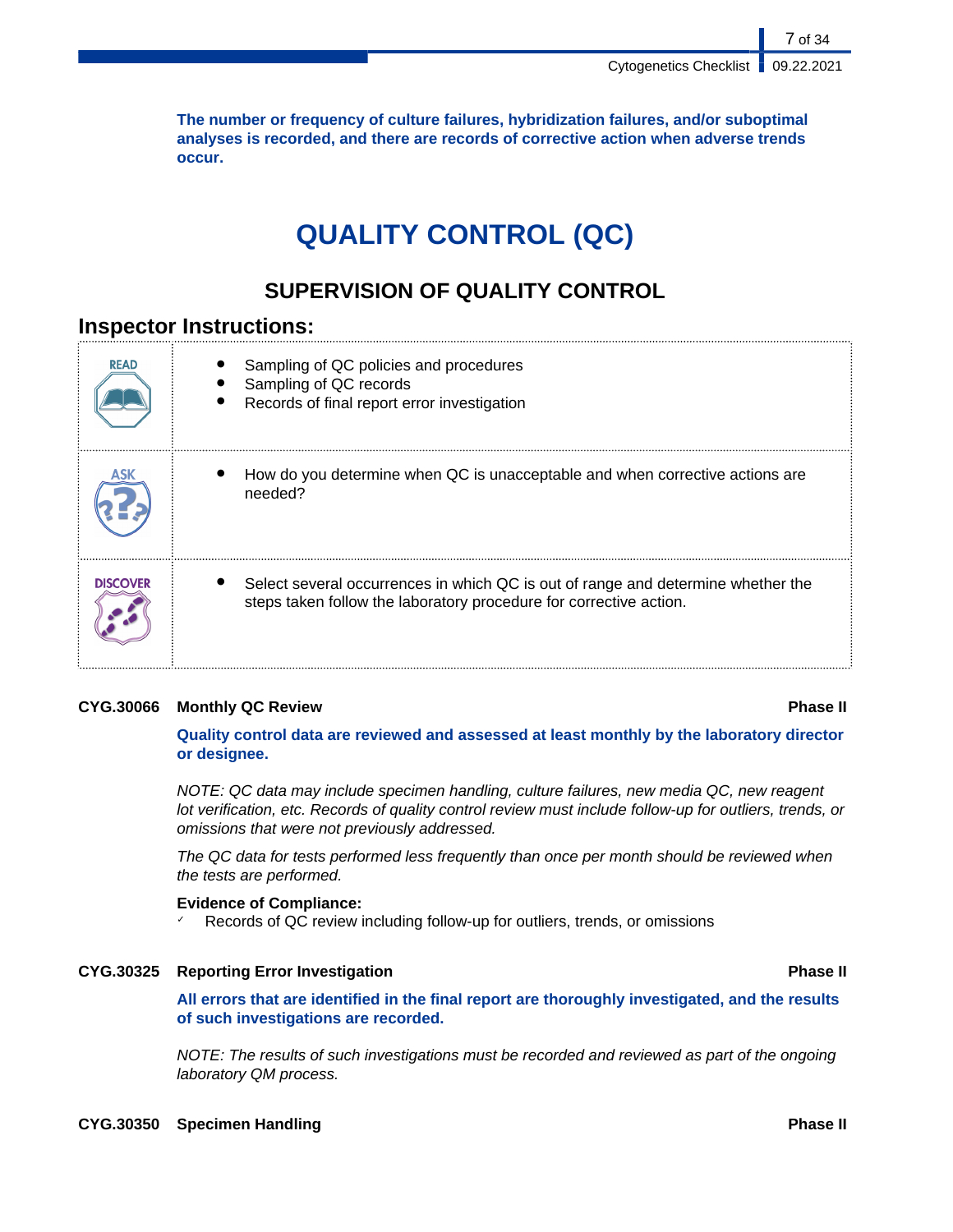#### **Records indicate the media used, culture conditions, probes used, and incubation times for all preparations.**

**REFERENCES** 

1) Department of Health and Human Services, Centers for Medicare and Medicaid Services, Clinical laboratory improvement amendments of 1988; final rule. Fed Register. 2003(Jan 24): [42CFR493.1276(b)(1)]

#### **CYG.30360 QC Handling Phase II**

8 of 34

**Control specimens are tested in the same manner and by the same personnel as patient/ client samples.**

NOTE: QC specimens must be analyzed by personnel who routinely perform patient/client testing - this does not imply that each operator must perform QC daily, so long as each instrument and/ or test system has QC performed at required frequencies, and all analysts participate in QC on a regular basis. To the extent possible, all steps of the testing process must be controlled.

#### **Evidence of Compliance:**

Records reflecting that QC is run by the same personnel performing patient testing

#### **REFERENCES**

1) Department of Health and Human Services, Centers for Medicare and Medicaid Services. Clinical laboratory improvement amendments of 1988; final rule. Fed Register. 2003(Jan 24):7166 [42CFR493.1256(d)(8)]; 2) ibid, 2003(Jan 24):3708 [42CFR493 1256(d)(7-8)].

#### **CYG.30550 QC Confirmation of Acceptability Phase II**

**Results of controls are reviewed for acceptability before reporting of patient results.**

NOTE: Controls must be reviewed before reporting patient results.

#### **Evidence of Compliance:**

- Written policy statement that controls are reviewed and acceptable prior to reporting patient results **AND**
- Records of control result approval

#### **REFERENCES**

1) Department of Health and Human Services, Centers for Medicare and Medicaid Services. Clinical laboratory improvement amendments of 1988; final rule. Fed Register. 2003(Jan 24):7166 [42CFR493.1256(f)]

#### **CYG.30600 Alternative Control Procedures Phase II**

#### **If the laboratory performs test procedures for which control materials are not commercially available, there are written procedures for an alternative mechanism to detect immediate errors and monitor test system performance over time. The performance of alternative control procedures must be recorded.**

NOTE: "Performance" includes elements of accuracy, precision, and clinical discriminating power. Examples of "alternative" procedures may include split sample testing with another method or with another laboratory, the testing of previously tested patient specimens in duplicate, testing of patient specimens in duplicate, or other defined processes approved by the laboratory director.

Specific examples for cytogenetics include:

- Confirming the presence of similar karyotypic changes in two independently established cultures analyzed by two different technologists
- For SNP array, correlating the results from the SNP and copy number data
- Correlating the results obtained by one method with another when a combination of methods are performed (eg, correlating G-banded chromosome analysis with FISH results or genomic array)
- Refer to CYG.43200 for in situ hybridization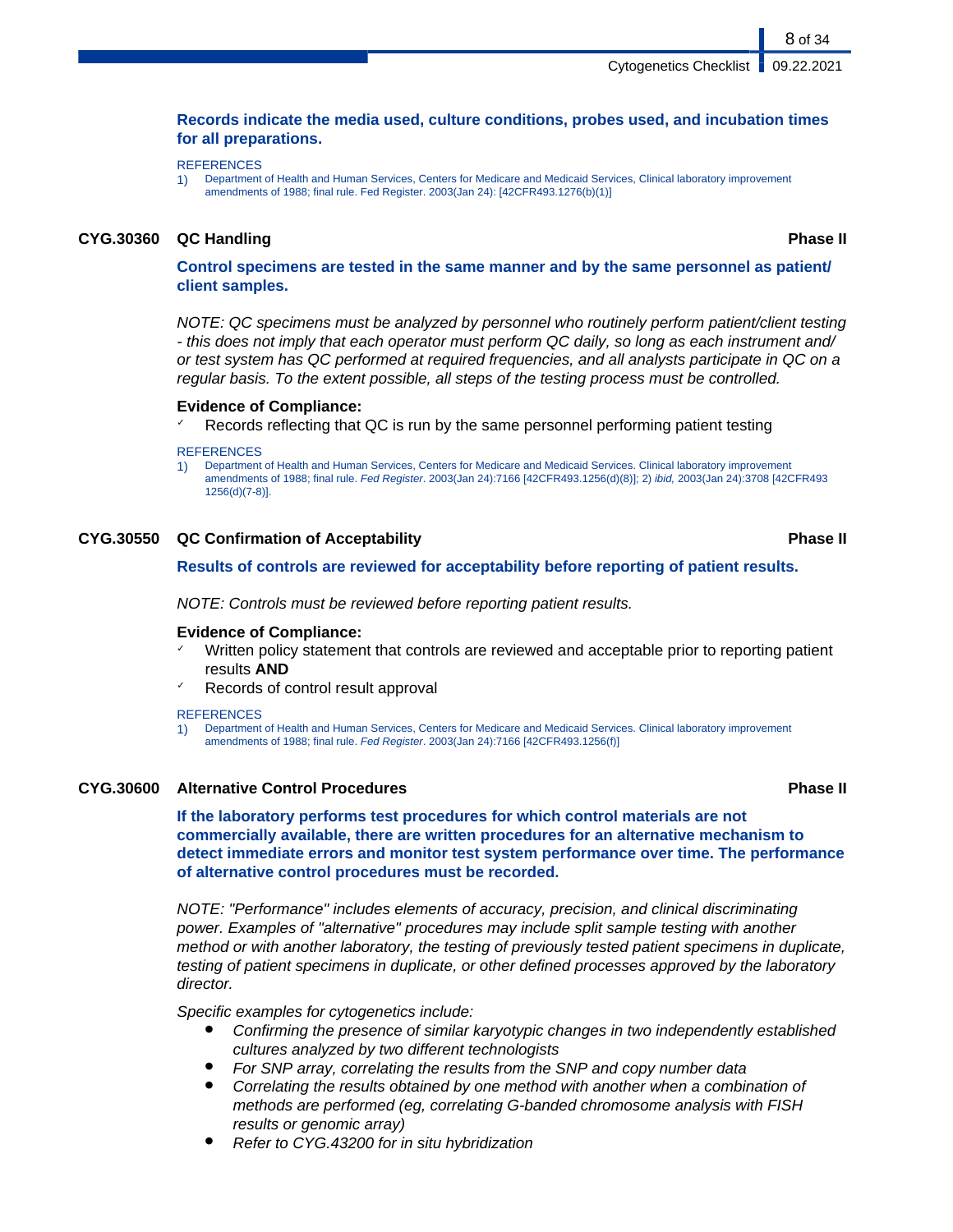#### **Evidence of Compliance:**

- ✓ Written procedures for alternative quality control **AND**
- ✓ Records of alternative control procedures

#### **REFERENCES**

1) Department of Health and Human Services, Centers for Medicare and Medicaid Services. Clinical laboratory improvement amendments of 1988; final rule. Fed Register. 2003(Jan 24): [42CFR493.1256(h)].

## **REPORTS**

Reporting requirements for use of analyte-specific reagents and other reagents used in laboratory-developed tests are included in the All Common Checklist (COM.40850).

## **Inspector Instructions:**

| <b>READ</b>     | Sampling of reporting policies and procedures<br>Sampling of patient preliminary and final reports for completeness, appropriate use of<br>ISCN edition and recommendations for genetic consultation or additional studies<br>Sampling of TAT statistics |
|-----------------|----------------------------------------------------------------------------------------------------------------------------------------------------------------------------------------------------------------------------------------------------------|
|                 | How does your laboratory maintain records of verbal/telephone preliminary reports?<br>What is your course of action when turnaround times exceed limits?                                                                                                 |
| <b>DISCOVER</b> | Search for reporting errors. Determine whether the investigation was thorough and<br>appropriate corrective action was taken.                                                                                                                            |

### **CYG.31825 Preliminary Reports Phase I**

**Provision of preliminary reports (especially verbal, telephone reports) is recorded on the final report.**

#### **CYG.31875 Final Report Elements Phase II**

**The final reports contain all of the following required elements.**

- **1. Name and address of testing laboratory**
- **2. Patient name**
- **3. Unique identifying number**
- **4. Patient date of birth**
- **5. Name of physician, or authorized person ordering test**
- **6. Specimen source**
- **7. Date specimen received in the laboratory**
- **8. Date of report**
- **9. Clinical indication(s) for the test**
- **10. Number of cells counted, analyzed, and karyograms prepared, as applicable**
- **11. Band resolution (required only for constitutional cases), as applicable**
- **12. Banding methods, as applicable**
- **13. Comment on adequacy of specimen, if indicated**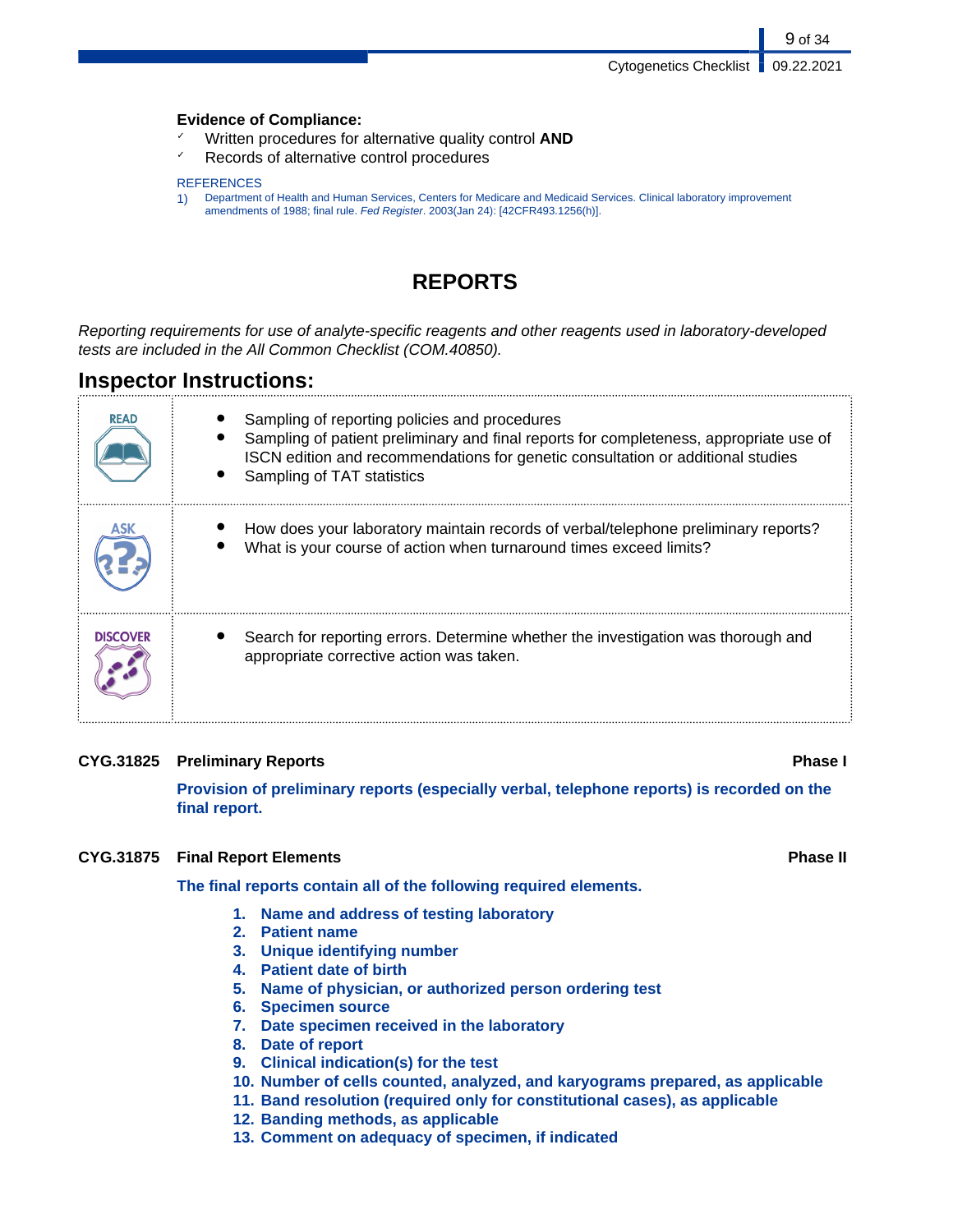NOTE: Items 10, 11, and 12 above apply to conventional cytogenetics (G-banded) analyses.

#### **REFERENCES**

1) Department of Health and Human Services, Centers for Medicare and Medicaid Services. Clinical laboratory improvement amendments of 1988; final rule. Fed Register. 2003(Jan 24):1043-1044[42CFR493.1276], 1047-1048 [42CFR493.1291]

#### **CYG.31880 Report Review Phase II**

10 of 34

**The final report for conventional cytogenetics (G-banding) and metaphase FISH analyses are reviewed and signed by the cytogenetics section director (or qualified cytogeneticist designated by the section director).**

NOTE: A qualified designee must be: 1) a doctor of medicine or doctor of osteopathy licensed to practice medicine in the state in which the laboratory is located; or 2) hold an earned doctoral degree in a biological science or clinical laboratory science from an accredited institution.

In addition, each qualified cytogeneticist must have either a) successfully completed an accredited fellowship with an emphasis on clinical cytogenetics, or b) in the absence of fellowship training, have four years of training or experience or both in human medical genetics or pathology, two of which have been in clinical cytogenetics.

#### **CYG.31903 Turnaround Time Phase II**

**The laboratory has defined sample turnaround times that are appropriate for the intended purpose of the test and performs ongoing monitoring for compliance.**

NOTE: Appropriate turnaround times will vary by test type and clinical application. There are certain clinical situations in which rapid completion is essential. For example, inappropriate delays in completing a prenatal diagnosis test can cause unacceptable emotional stress for the parents, make ultimate pregnancy termination (if chosen) much more difficult, or even render the results of the test unusable.

#### **Evidence of Compliance:**

- Written procedure defining turnaround time and mechanism for monitoring **AND**
- ✓ Records showing that defined turnaround times are routinely met

#### **REFERENCES**

- 1) American College of Medical Genetics, Standards and Guidelines for Clinical Genetics Laboratories, 2018 edition, Revised 01/2018.
- 2) Cooley LD, Lebo M, Li MM, Slovak ML, Wolff DJ, Working Group of the American College of Medical Genetics and Genomics (ACMG) Laboratory Quality Assurance Committee. American College of Medical Genetics and Genomics technical standards and guidelines: microarray analysis for chromosome abnormalities in neoplastic disorders. Genet Med. 2013; 15(6):484-94.

#### **CYG.32071 Final Report Contents Phase II**

**The final report includes a summary of the results and an interpretation that includes correlation of the cytogenetic results with clinical information and previous studies, when appropriate.**

NOTE: The interpretation must be written to facilitate understanding by a non-geneticist.

#### **CYG.32100 Nomenclature Phase II**

**For conventional cytogenetic studies, the current International System for Human Cytogenetic Nomenclature (ISCN) is used correctly in the final report.**

NOTE: The purpose is to provide universal interpretation of cytogenetic results without pictures of the karyogram.

**REFERENCES** 

1) McGowan-Jordan J, Simons A, Schmid M, eds; International Standing Committee on Human Cytogenomic Nomenclature. ISCN: An International System for Human Cytogenomic Nomenclature (2016). Basel, New York: Karger; 2016.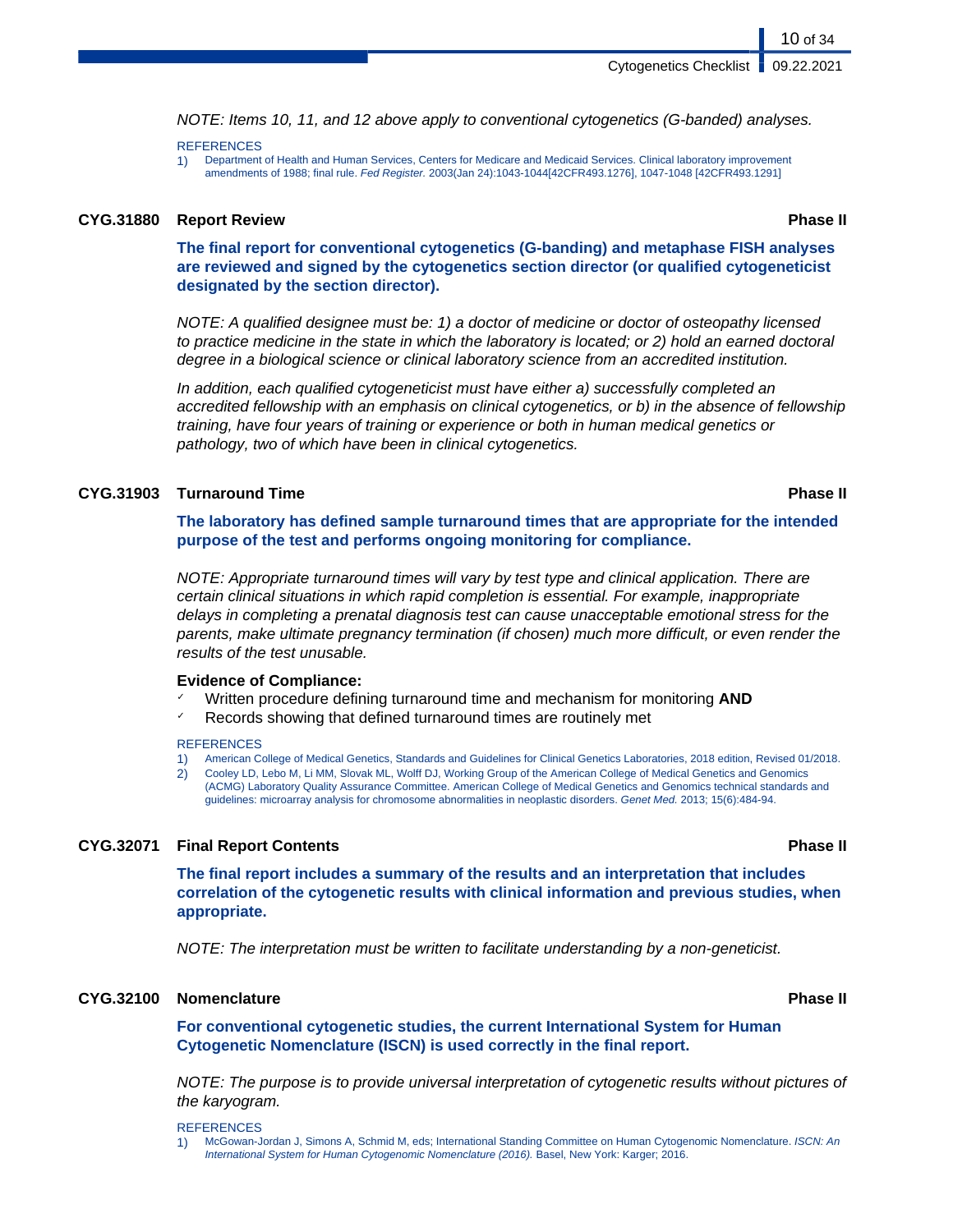#### **CYG.32250 Recommendations in Final Report Phase I**

**The final report contains recommendations for genetic consultation or additional studies, when appropriate.**

#### **REFERENCES**

- 1) American Board of Medical Genetics and Genomics<http://www.abmgg.org/>
- 2) National Society of Genetic Counselors<http://www.nsgc.org/>
- 3) American Board of Genetic Counseling <http://www.abgc.net/>

## **RECORDS**

## **Inspector Instructions:**

**READ** 

- Record/specimen retention policy
	- Sampling of patient records and materials

#### **CYG.32500 Laboratory Record Information Phase II**

**The laboratory record includes the number of cells counted, analyzed microscopically and the number from which photographic or digitized karyograms were prepared.**

#### **REFERENCES**

1) Department of Health and Human Services, Centers for Medicare and Medicaid Services, Clinical laboratory improvement amendments of 1988; final rule. Fed Register. 2003(Jan 24): [42CFR493.1276(b)(1)]

#### **\*\*REVISED\*\* 06/04/2020**

#### **CYG.32700 Record and Material Retention - Cytogenetics Phase II**

**Records and materials are retained in compliance with applicable national, federal, state (or provincial), and local laws and regulations and as follows:**

| <b>Type of Record/Material</b>                   | <b>Retention Period</b>                             |
|--------------------------------------------------|-----------------------------------------------------|
| Original specimen and cultures                   | Until release of the final report                   |
| Processed specimens or cell pellets              | 2 weeks after final report                          |
| Permanently stained slides                       | 3 years                                             |
| Fluorochrome-stained slides                      | At the discretion of the laboratory director        |
| Chromosomal microarray slides                    | At the discretion of the laboratory director        |
| Images of ISH and non-ISH (eg, G-banded)         | 10 years for neoplastic disorders                   |
| studies - hard copy (negatives or prints) and/or | 20 years for non-neoplastic/constitutional          |
| in retrievable digitized formats                 | ldisorders                                          |
|                                                  | (see NOTE 3 below)                                  |
| Chromosomal microarray data                      | Original scan for at least two weeks after the      |
|                                                  | final report is released                            |
|                                                  | Sufficient original data to support primary results |
|                                                  | generated and re-analysis for a minimum of two      |
|                                                  | lvears                                              |
| Final Report (electronic versions are            | 10 years for neoplastic disorders                   |
| acceptable)                                      | 20 years for constitutional conditions              |

NOTE 1: The intent is to retain evidence of case results for any future need, such as further family studies, monitoring disease, legal issues, etc.

11 of 34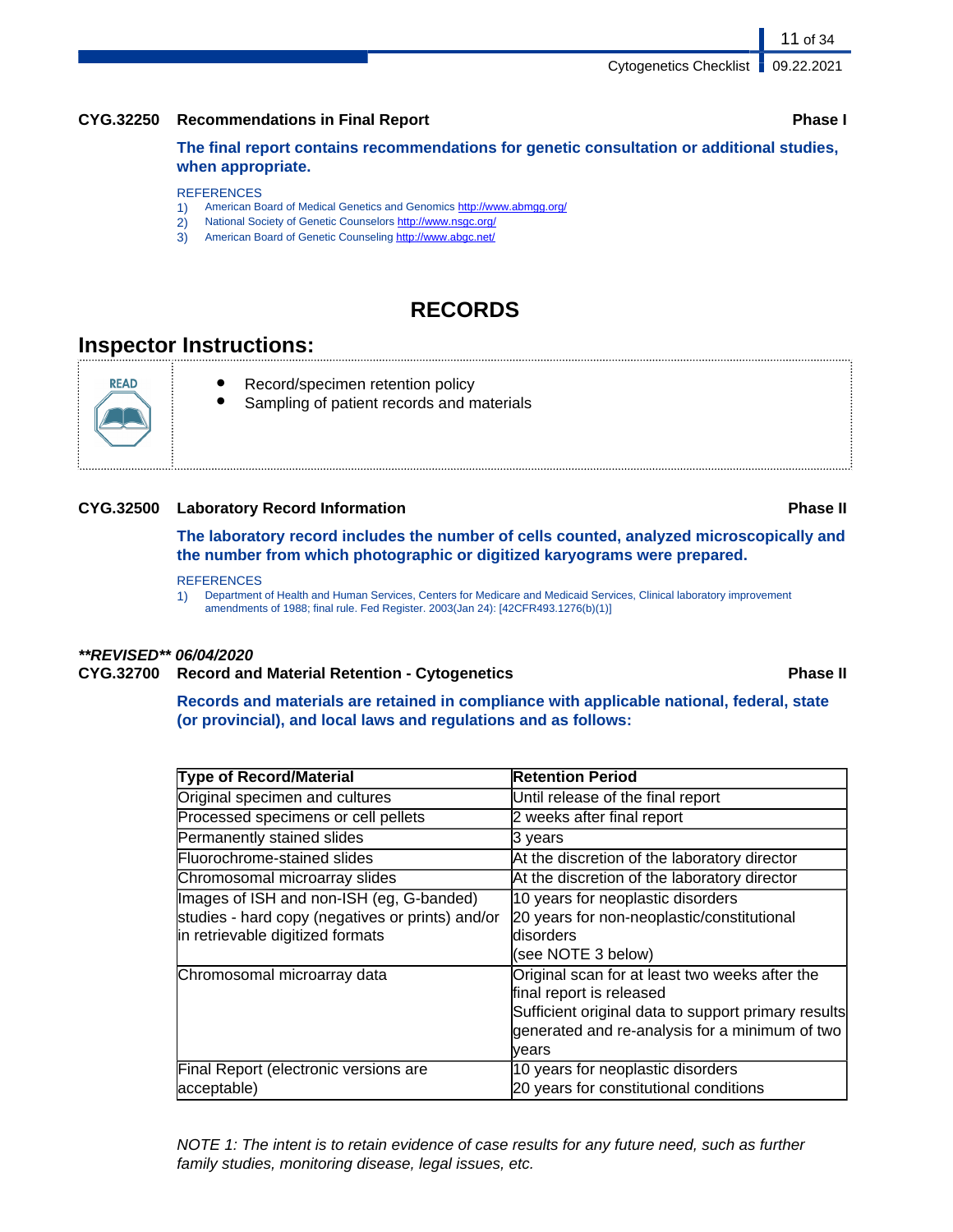NOTE 2: Because information technology software and hardware continue to change, access to some digitally archived material may be lost. However, reasonable due diligence should be exercised to maintain access for the full retention period.

NOTE 3: For an ISH assay with a normal result, retain an image of at least one cell illustrating the normal probe signal pattern. For an ISH assay with an abnormal result, retain images of at least two cells illustrating each relevant abnormal probe signal pattern.

NOTE 4: There is no retention requirement for images of slide preparations when the source slides remain readable for the required retention period.

#### **Evidence of Compliance:**

Written record and material retention policy

#### **REFERENCES**

- 1) American College of Medical Genetics, Standards and Guidelines for Clinical Genetics Laboratories, 2018 edition, Revised 01/2018.
- 2) South ST, Lee C, Lamb AN, Higgins AW, Kearney HM, Working Group for the American College of Medical Genetics and Genomics Laboratory Quality Assurance Committee. ACMG standards and guidelines for constitutional cytogenomic microarray analysis, including postnatal and prenatal applications: revision 2013. Genet Med. 2013; 15(11):901-9.
- 3) Cooley LD, Lebo M, Li MM, Slovak ML, Wolff DJ, Working Group of the American College of Medical Genetics and Genomics (ACMG) Laboratory Quality Assurance Committee. American College of Medical Genetics and Genomics technical standards and guidelines: microarray analysis for chromosome abnormalities in neoplastic disorders. Genet Med. 2013; 15(6):484-94.

## **REAGENTS**

## **Inspector Instructions:**



Sampling of records of media checks

Additional requirements are in the REAGENTS section of the All Common Checklist.

### **CYG.33300 Media QC Phase II**

**Each lot of culture medium is checked onsite for sterility and the ability to support growth.**

NOTE: Each laboratory must perform its own QC on new lots of culture media. It is not acceptable practice to rely on QC testing performed at another site.

#### **Evidence of Compliance:**

- ✓ Written media QC procedure **AND**
- Records of media checks and actions taken when media is unsuitable

## **INSTRUMENTS AND EQUIPMENT**

The checklist requirements in this section should be used in conjunction with the requirements in the All Common Checklist relating to instruments and equipment.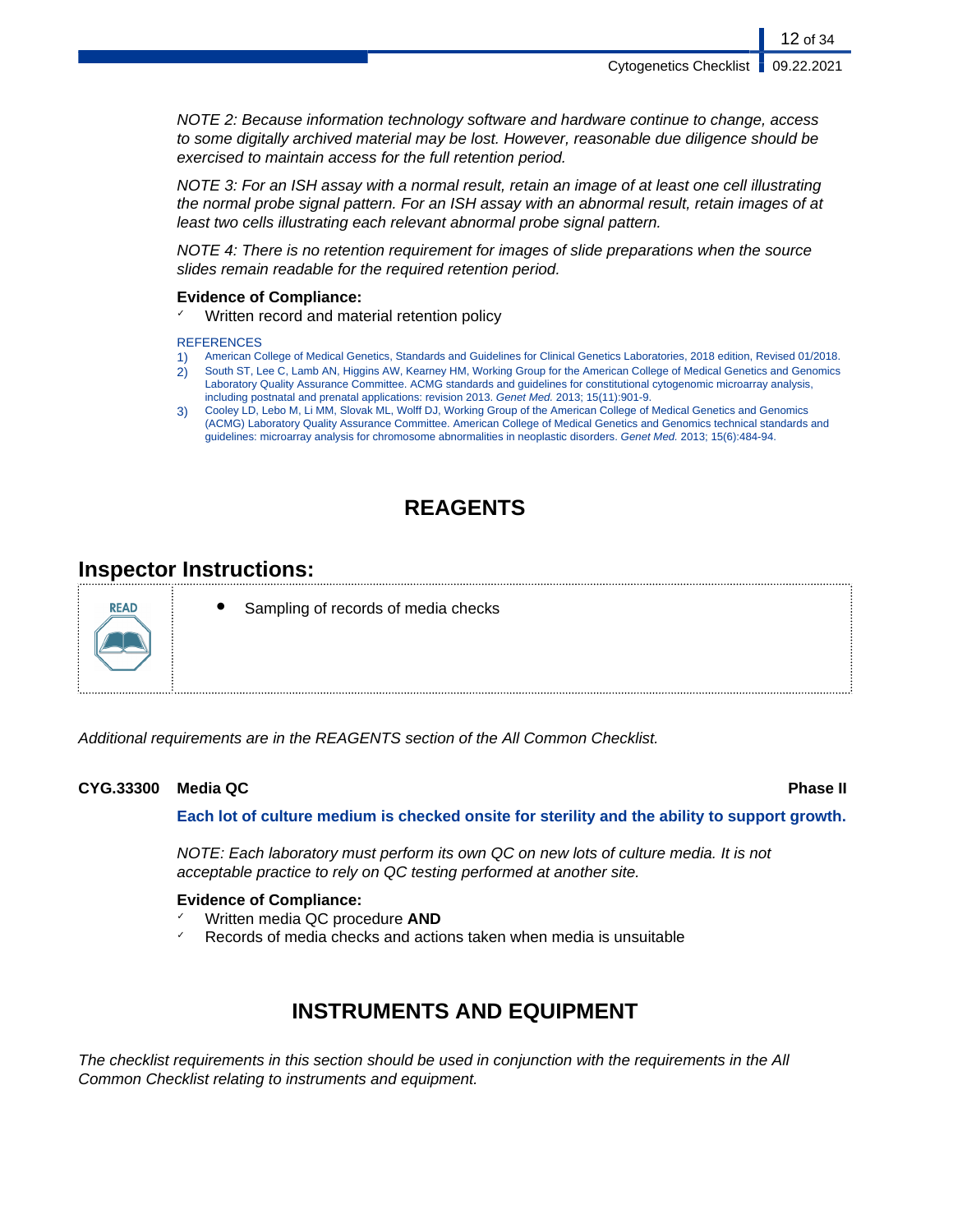## **Inspector Instructions:**



- Sampling of gas monitoring records for gas-dependent equipment
- Records of biological safety cabinet certification

### **CYG.33700 Gas-Dependent Equipment Phase II**

13 of 34

**All gas-dependent equipment (eg, incubators) is monitored and the gas concentration is recorded each day of use, with records of corrective action when values fall outside the acceptable range.**

NOTE: Gas concentrations in equipment using modified atmospheres must be monitored and recorded on each day of use. External methods of monitoring (eg, Fyrite) must be performed monthly and recorded.

The two acceptable ways of recording gas levels are: 1) recording the numerical value, or 2) placing a mark on a graph that corresponds to a numerical value (either manually, or using a graphical recording device). The identity of the individual recording the gas levels must be documented (recording the initials of the individual is adequate).

The use of automated (including remote) gas monitoring systems is acceptable, providing that laboratory personnel have immediate access to the monitoring data, so that appropriate corrective action can be taken if the recorded values are out of the acceptable range. There must be records showing daily functionality of the system.

### **CYG.33900 Biological Safety Cabinet Phase II**

**The biological safety cabinet (sterile hood) is certified annually to ensure that filters are functioning properly and that airflow meets specifications.**

NOTE: All cell cultures must be manipulated under conditions that ensure sterility and that protect the technologists. A sterile, biologic containment hood whose function is certified annually is required.

### **Evidence of Compliance:**

- Maintenance schedule of BSC function checks **AND**
- Records of testing and certification

### **CYG.33950 ISH Slide Processing System Temperature Checks Phase II**

**Individual slide slots (or a representative sample thereof) of in situ hybridization (ISH) temperature controlled slide processing systems are checked for temperature accuracy before being placed in service and at least annually thereafter.**

### **Evidence of Compliance:**

- ✓ Written procedure for verification of temperature accuracy **AND**
- Records of equipment verification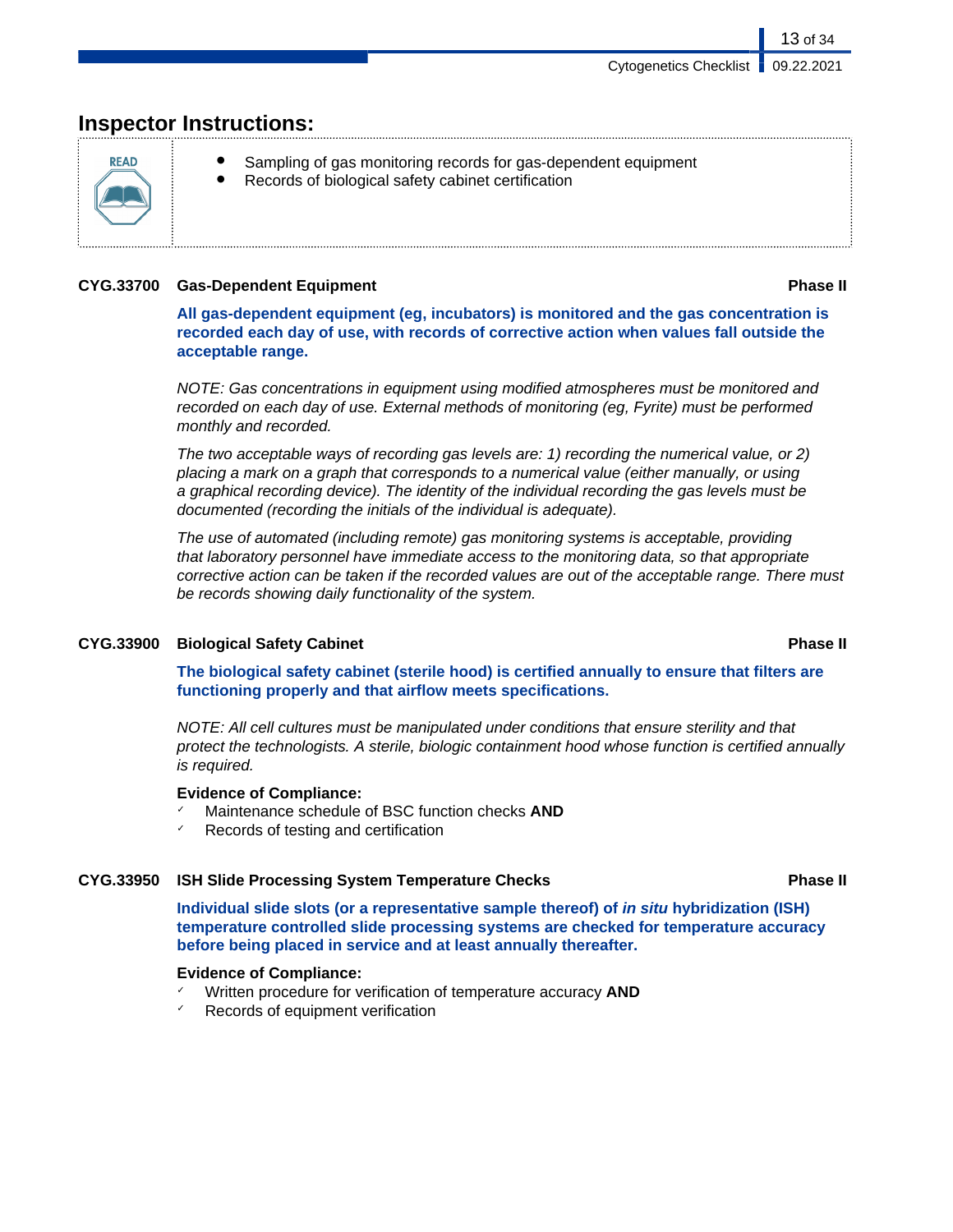# **PROCEDURES AND TESTS**

## **Inspector Instructions:**

| <b>READ</b>    | Sampling of test procedures for specimen handling                                                                                                                              |
|----------------|--------------------------------------------------------------------------------------------------------------------------------------------------------------------------------|
| <b>OBSERVE</b> | Observe how incubator/alarm systems are connected to power and compressed gas<br>containers<br>Confirm that prenatal cultures are split between at least two incubator systems |

### **CYG.40000 Culture - Amniotic Fluid and Chorionic Villus Phase II**

**Amniotic fluid and chorionic villus cultures are split between two incubators with independent electrical circuits or emergency power systems, backup gas sources, and emergency alarms.**

NOTE: If such arrangements are not feasible, a written protocol must ensure necessary growth requirements for all cultures and protection from power failures.

#### **Evidence of Compliance:**

Written procedure for incubation of independent cultures using separate incubators with separate back-up systems/sources **OR** procedure describing an alternative method to ensure protection from power failures

### **CYG.40100 Culture - All Specimen Types Phase II**

**Duplicate or independently established cultures are prepared for all specimen types, whenever possible.**

NOTE: The intent is to provide backup cultures in the event of failures due to contamination, technical error and other problems, as well as providing the best opportunity to verify true mosaicism and maternal cell contamination.

In cancer studies, the clonal abnormality may be identified in only one culture system. The procedure manual should specify a prioritization scheme for what culture systems shall be set up when the sample volume or cellularity is insufficient to set up all cultures according to the laboratory's routine.

#### **Evidence of Compliance:**

✓ Written procedure for the preparation of back-up cultures for all specimens

### **CYG.40200 Harvesting - Amniotic Fluid and Chorionic Villus Phase II**

**Duplicate amniotic fluid and chorionic villus flasks or dishes are harvested independently.**

NOTE: To prevent failures due to contamination or technical error, all cultures from a patient should not be harvested in the same batch.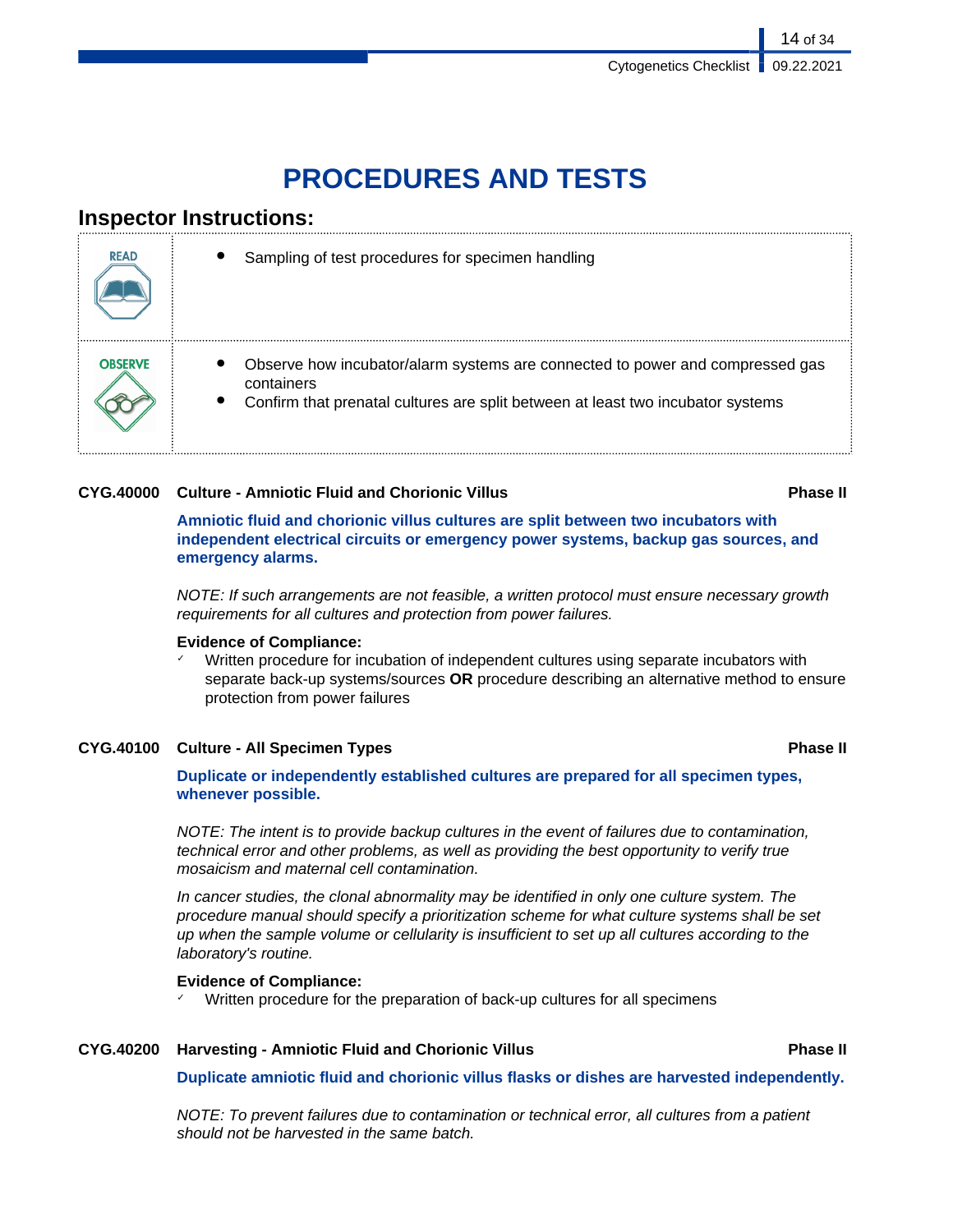15 of 34

#### **Evidence of Compliance:**

Written procedure for harvesting of amniotic fluid and chorionic villus flasks/dishes

## **DEFINITIONS**

The following definitions of terms are offered as a guide to inspectors and laboratories:

ANALYZED CELLS: banded metaphase cells in which the individual chromosomes are counted and evaluated in their entirety, either at the microscope or from intact digitized images or photographic prints.

COUNTED CELLS: the number of metaphase cells evaluated for chromosome number.

KARYOGRAM: the cutout and paired chromosomes from a photograph or the arranged computer-generated image.

SCORED CELLS: cells assessed for the presence or absence of a specific cytogenetic feature, usually indicated either by a particular clinical history or by the finding of one or two abnormal cells during the course of a study. Numbers of cells to be scored is to be defined in the laboratory policy, in compliance with specific checklist requirements.

CELL LINE/CLONE: a population of cells with the same chromosome complement. Chromosome gain and structural aberrations are clonal when the gain or structural aberration is present in two or more cells. Chromosome loss is clonal when it is present in three or more cells. (ISCN).

STEMLINE CLONE: The stemline is the most basic clone of a tumor cell population.

SIDELINE CLONE (SUBCLONE): a population of cells with one or more of the same chromosome abnormalities seen in the stemline clone, but which has additional abnormalities not found in the stemline clone.

COLONY: a discrete focus of cells that is harvested and stained while attached to the cell culture growth substrate.

## **NUMBER OF CELLS COUNTED**

### **Inspector Instructions:**



- Sampling of test procedures for cells counted
	- Sampling of patient records/worksheets

## **\*\*REVISED\*\* 09/22/2021 CYG.40500 Counting - Stimulated Blood Samples Phase II**

**For stimulated blood samples (non-neoplastic disorders), at least 20 cells are counted with the exception of abbreviated studies.**

NOTE 1: Under special clinical circumstances (eg, rule out sex chromosome mosaicism or mosaicism of another numerical or structural abnormality), additional cells may need to be counted. The laboratory must have written criteria for these circumstances in which additional cells should be counted.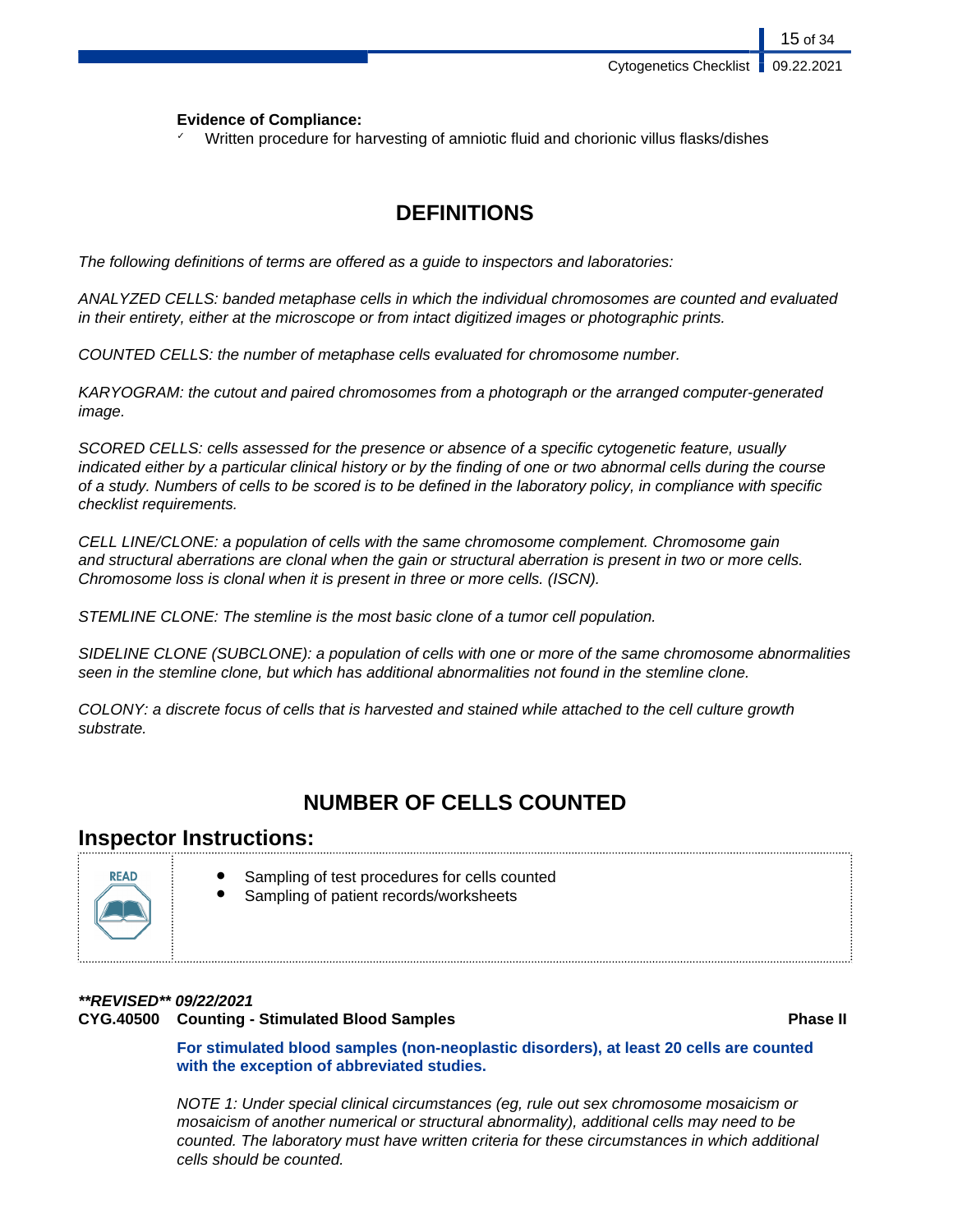Cytogenetics Checklist

NOTE 2: Under other special clinical circumstances, fewer than 20 cells may be counted. The laboratory must have written criteria for the circumstances under which an abbreviated study can be performed. Criteria should address the rationale for such studies, the clinical reason for referral, and the minimum number of cells counted.

#### **Evidence of Compliance:**

- Written policy defining number of cells to be counted for each cytogenetic sample type AND
- ✓ Patient records/worksheets

#### **REFERENCES**

- 1) Wiktor AE, Bender G, Van Dyke DL. Identification of sex chromosome mosaicism: Is analysis of 20 metaphase cells sufficient? Am J Med Genet Part A 2009; 149A:257-259.
- 2) Wolff DJ, Van Dyke DL. Laboratory guideline for Turner syndrome. Genet Med 2010:12(1):52-55.
- 3) American College of Medical Genetics, Standards and Guidelines for Clinical Genetics Laboratories, 2018 edition, Revised 01/2018, Section E5.1.2.

#### **CYG.40600 Counting - Amniotic Fluid or Chorionic Villus (in situ) Samples Phase II**

16 of 34

**For amniotic fluid or chorionic villus (in situ) samples, at least 15 cells from 15 different colonies are counted, with cells from at least two cultures, with the exception of abbreviated studies.**

NOTE: The number of cells counted should be distributed as equally as possible between independently established cultures. Under special circumstances, fewer than 15 cells may be counted. The laboratory must have written criteria for the circumstances under which an abbreviated study can be performed. Criteria should address the rationale for such studies, the clinical reason for referral, and the minimum number of cells counted.

#### **Evidence of Compliance:**

- Written policy defining number of cells to be counted for each cytogenetic sample type AND
- Patient records/worksheets

#### **REFERENCES**

- 1) Claussen U, et al. Exclusion of chromosomal mosaicism in perinatal diagnosis. Human Genetics. 1984;67:23-28
- 2) Hsu LYF, et al. Proposed guidelines for diagnosis of chromosome mosaicism in amniocytes based on data derived from chromosome mosaicism and pseudomosaicism studies. Prenatal Diag. 1992;12:555-573
- 3) American College of Medical Genetics, Standards and Guidelines for Clinical Genetics Laboratories, 2018 edition, Revised 01/2018.
- 4) Ing PS, et al. Detection of mosaicism in amniotic fluid cultures: a CYTO2000 collaborative study. Genet Med. 1999 Mar-Apr;1(3):94-7

#### **CYG.40700 Counting - Amniotic Fluid or Chorionic Villus Culture (Non-in-situ) Phase II**

**For any non-in-situ amniotic fluid cell or chorionic villus culture (ie, trypsinized culture), at least 20 cells are counted, with cells from at least two cultures (this may include any combination of in-situ and non-in-situ cultures), with the exception of abbreviated studies.**

NOTE: The number of cells counted should be distributed as equally as possible between independently established cultures. Under special clinical circumstances, fewer than 20 cells may be counted. The laboratory must have written criteria for the circumstances under which an abbreviated study can be performed. Criteria should address the rationale for such studies, the clinical reason for referral, and the minimum number of cells counted.

#### **Evidence of Compliance:**

- Written policy defining number of cells to be counted for each cytogenetic sample type AND
- Patient records/worksheets

**REFERENCES** 

- 1) Claussen U, et al. Exclusion of chromosomal mosaicism in perinatal diagnosis. Human Genetics. 1984;67:23-28
- 2) Hsu LYF, et al. Proposed guidelines for diagnosis of chromosome mosaicism in amniocytes based on data derived from
- chromosome mosaicism and pseudomosaicism studies. Prenatal Diag. 1992;12:555-573
- 3) American College of Medical Genetics, Standards and Guidelines for Clinical Genetics Laboratories, 2018 edition, Revised 01/2018.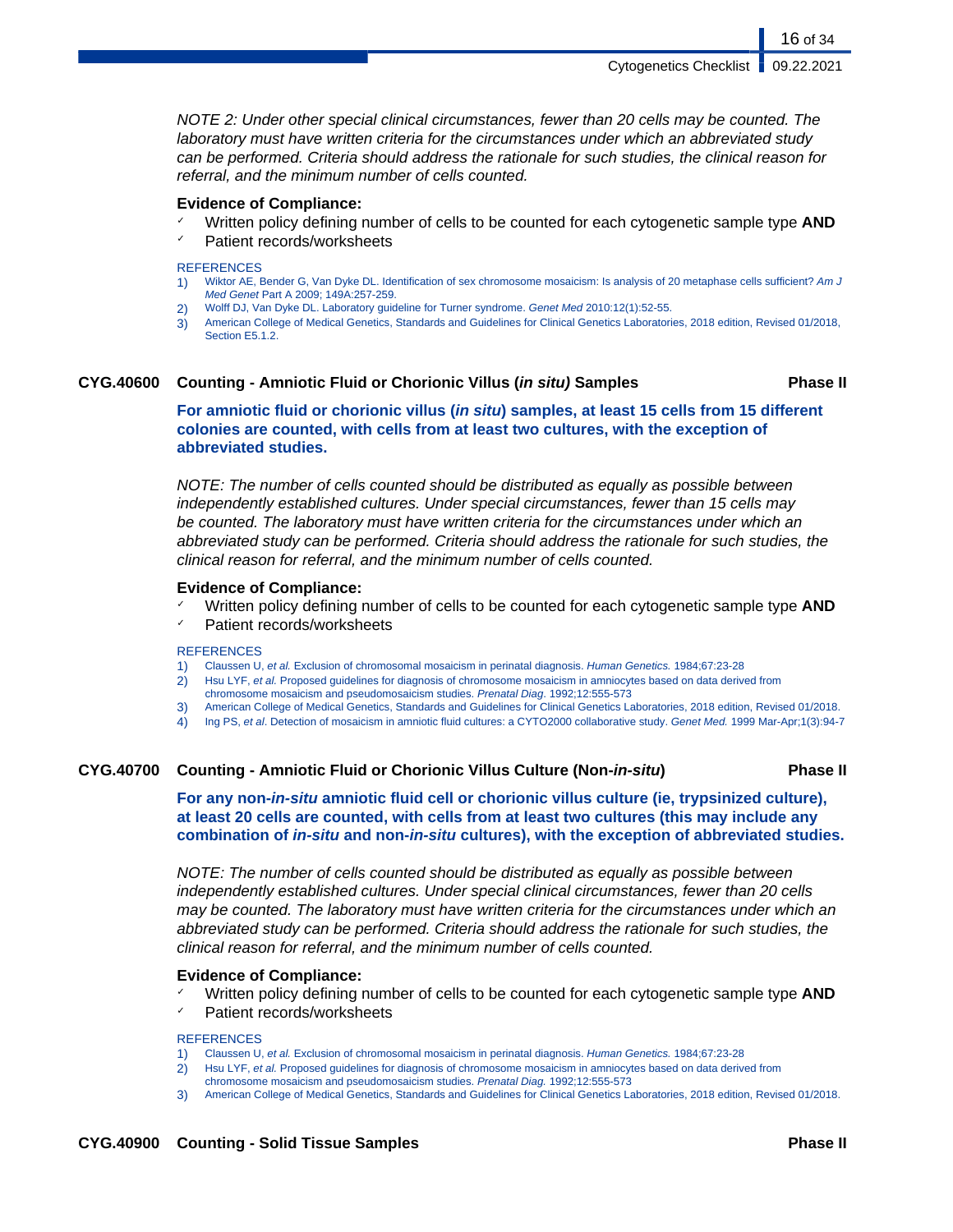### **For solid tissue samples (non-neoplastic), at least 20 cells are counted with the exception of abbreviated studies.**

NOTE: Under specific clinical circumstances, fewer than 20 cells may be counted (eg, for confirmation of an abnormal prenatal chromosome result). The laboratory must have written criteria for the circumstances under which an abbreviated study can be performed. Criteria should address the rationale for such studies, the clinical reason, and the minimum number of cells counted.

### **Evidence of Compliance:**

- ✓ Written policy defining number of cells to be counted for each cytogenetic sample type **AND**
- Patient records/worksheets

#### **REFERENCES**

1) American College of Medical Genetics, Standards and Guidelines for Clinical Genetics Laboratories, 2018 edition, Revised 01/2018.

## **NUMBER OF CELLS ANALYZED**

## **Inspector Instructions:**



Analyses should be performed from two independent cultures, if possible.

#### **\*\*REVISED\*\* 09/22/2021 CYG.41100 Analysis - Non-neoplastic Samples Phase II**

#### **A minimum of five cells, with the exception of abbreviated studies, are analyzed.**

NOTE 1: Under special clinical circumstances, fewer than five cells may be analyzed. Examples of such circumstances are confirmation of an abnormal prenatal chromosome result, in conjunction with chromosomal microarray analysis, or peripheral blood chromosome studies on family members to exclude a previously identified chromosome rearrangement. The laboratory must have written criteria for the circumstances under which an abbreviated study can be performed. Criteria should address the rationale for such studies, the clinical reason for referral, and the minimum number of cells analyzed.

NOTE 2: Under other special clinical circumstances (eg, rule out mosaicism of a numerical or structural abnormality, including sex chromosome mosaicism, which may involve both numerical and structural abnormalities), additional cells may need to be analyzed. The laboratory must have written criteria for the circumstances in which additional cells should be analyzed.

#### **Evidence of Compliance:**

- Written policy defining number of cells to be counted and analyzed for each cytogenetic sample type **AND**
- Patient records/worksheets

#### **REFERENCES**

- 1) Wiktor AE, Bender G, Van Dyke DL. Identification of sex chromosome mosaicism: Is analysis of 20 metaphase cells sufficient? Am J Med Genet Part A 2009; 149A:257-259.
- 2) Wolff DJ, Van Dyke DL. Laboratory guideline for Turner syndrome. Genet Med 2010:12(1):52-55.
- 3) American College of Medical Genetics, Standards and Guidelines for Clinical Genetics Laboratories, 2018 edition, Revised 01/2018, Section E5.1.2.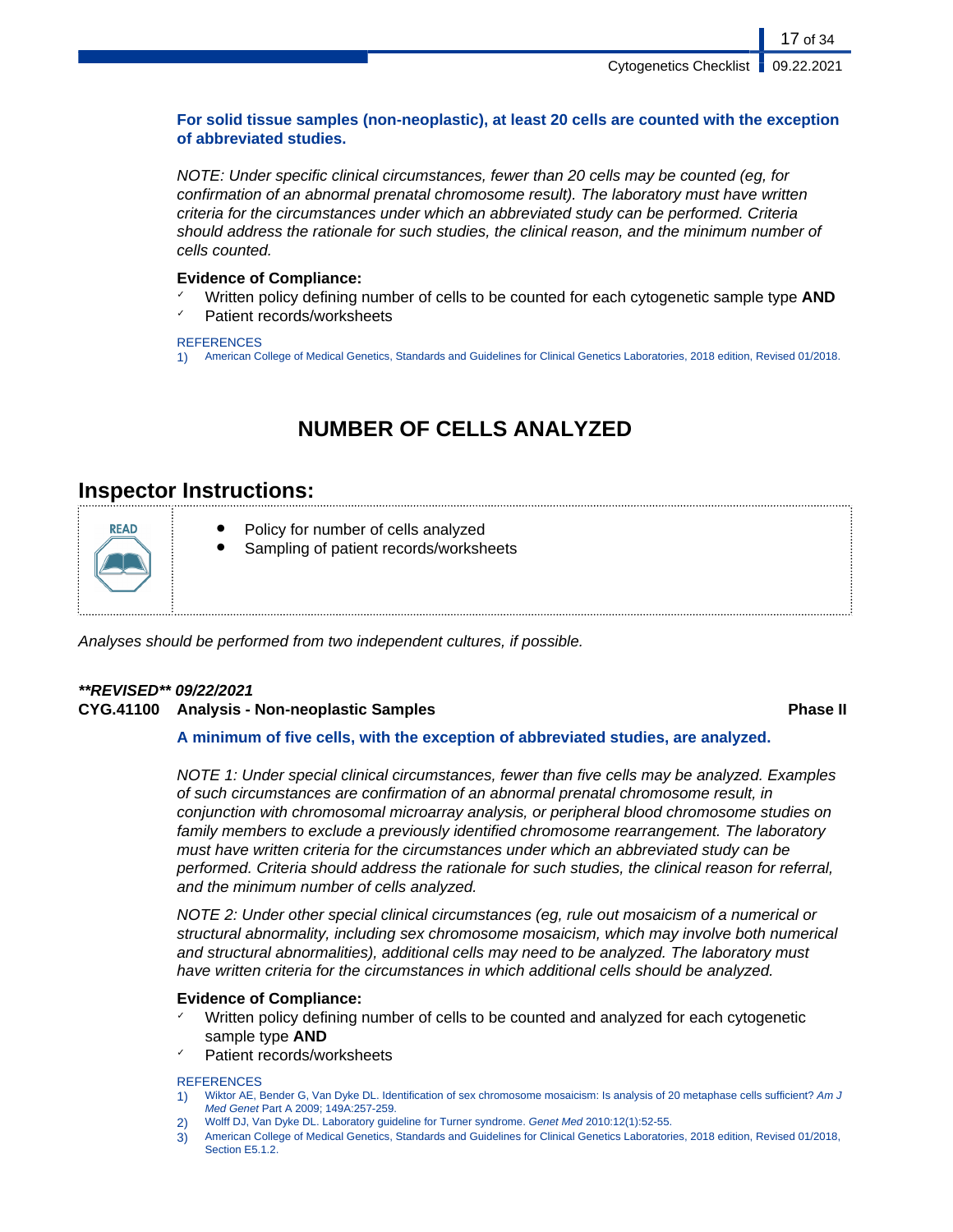#### **CYG.41500 Analysis - Neoplastic Samples Phase II**

**For neoplastic disorders studied in marrow, blood or solid tumor specimens, at least 20 cells are analyzed, if possible.**

NOTE: Under special clinical circumstances, fewer than 20 cells may be analyzed in lymphomas, solid tumors, and metastatic neoplasms with complex karyotypes. A sufficient number of metaphase cells (generally at least 10) should be analyzed to permit characterization of the abnormal clone(s). The circumstances under which abbreviated studies may be performed must be stated in the laboratory procedure.

#### **Evidence of Compliance:**

- Written policy defining number of cells to be analyzed for each cytogenetic sample type **AND**
- Patient records/worksheets

#### **REFERENCES**

1) American College of Medical Genetics, Standards and Guidelines for Clinical Genetics Laboratories, 2018 edition, Revised 01/2018.

#### **CYG.41550 Analysis - Neoplastic Samples Phase I**

**For neoplastic bone marrow/blood/solid tumor specimens, two or more cultures are analyzed, when possible.**

NOTE: For neoplastic bone marrow/blood/solid tumor specimens, cells from two or more culture conditions are analyzed, when possible.

#### **Evidence of Compliance:**

- Written policy defining number of culture conditions to be analyzed for each cytogenetic sample type **AND**
- Patient records/worksheets

#### **REFERENCES**

1) Lebeau M. A.C.T. cytogenetic analysis of hematological malignant diseases, In Cytogenetics laboratory manual, MJ Barch (ed), 2nd ed. Raven Press, 1991:chap 9

## **NUMBER OF KARYOGRAMS**

### **Inspector Instructions:**



- Sampling of test procedures for number of karyograms
- Sampling of patient records/worksheets

#### **CYG.41600 Karyograms per Case Phase II**

**There is a minimum of two karyograms per case, with at least one karyogram per cell line, for the following specimen types.**

- **1. PHA-stimulated blood cells**
- **2. Amniotic fluid (in situ or flasks)**
- **3. Chorionic villus**
- **4. Solid tissue (non-neoplastic)**

NOTE: For abbreviated studies, a minimum of one karyogram is required. Examples of such circumstances are confirmation of an abnormal prenatal chromosome result, or peripheral blood chromosome studies on family members to exclude a previously identified chromosome

18 of 34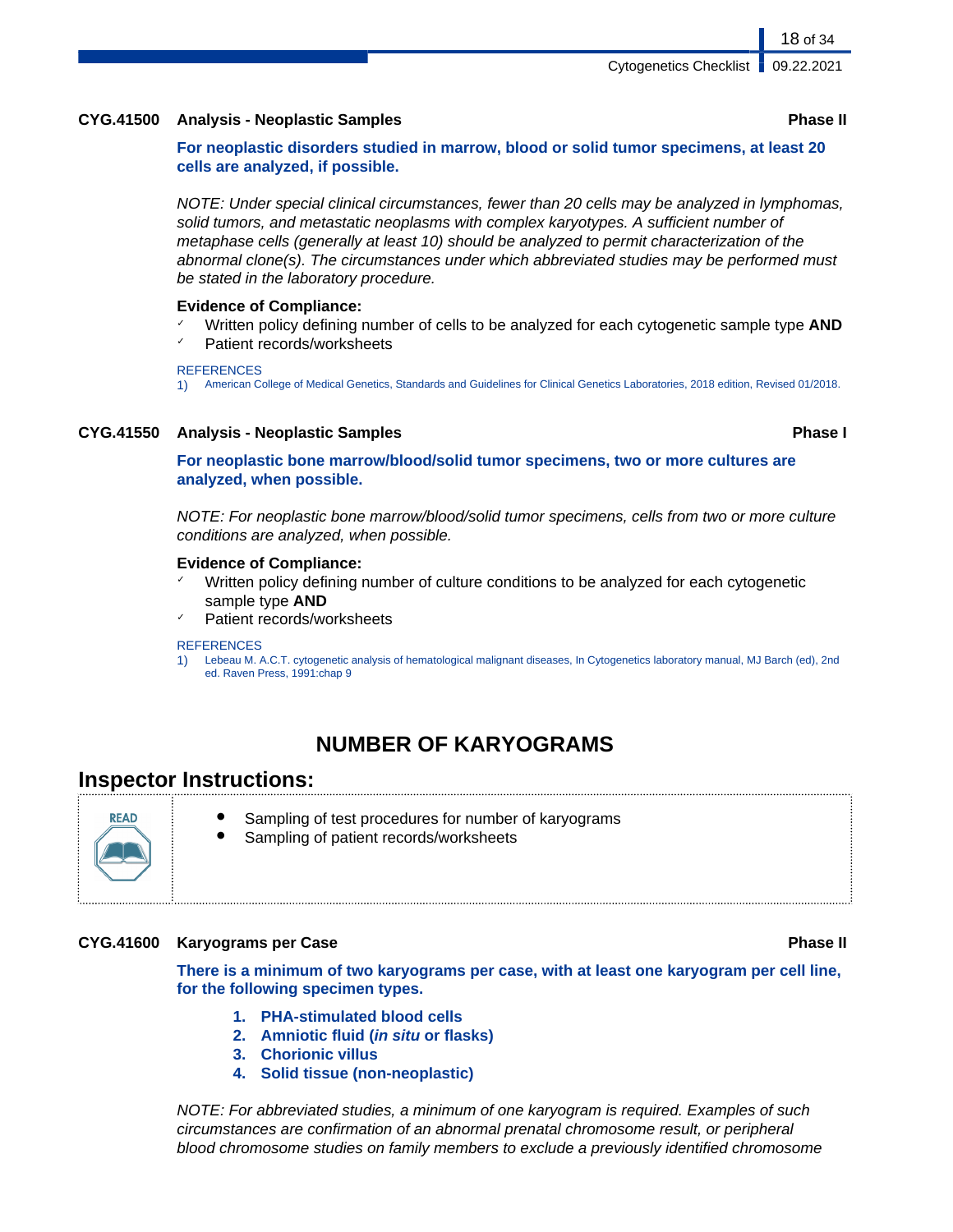rearrangement. The laboratory must have written criteria for the circumstances under which an abbreviated study can be performed. Criteria should address the rationale for such studies, the clinical reason for referral, and the minimum number of karyograms.

#### **Evidence of Compliance:**

Written policy defining number of karyograms per case for each specimen type

**REFERENCES** 1) American College of Medical Genetics, Standards and Guidelines for Clinical Genetics Laboratories, 2018 edition, Revised 01/2018.

#### **CYG.42000 Karyograms - Neoplastic Disorders Phase II**

19 of 34

**For neoplastic disorders studied in marrow, blood or solid tumor specimens, there are at least two karyograms per stemline, one karyogram from each sideline (subclone) and one karyogram of a normal cell (if observed in the analysis).**

#### **Evidence of Compliance:**

Written policy defining number of karyograms for neoplastic disorder studies in bone marrow/ blood/solid tissue

## **BAND RESOLUTION**

## **Inspector Instructions:**

| <b>READ</b>     | Sampling of test procedures for band resolution                                                                              |
|-----------------|------------------------------------------------------------------------------------------------------------------------------|
|                 | Under what circumstances might your laboratory use a lower band resolution?                                                  |
| <b>DISCOVER</b> | Examine the karyograms from cases. Determine whether the band level is sufficient<br>to provide the rendered interpretation. |

#### **CYG.42200 Band Level - Constitutional Cases Phase II**

#### **The band level for constitutional cases is at least at the 400-band level of resolution.**

NOTE: Constitutional cases must be banded at least at the 400-band level (International System for Human Cytogenetic Nomenclature - ISCN).

#### **Evidence of Compliance:**

✓ Written policy on band resolution

#### **REFERENCES**

- 1) American College of Medical Genetics, Standards and Guidelines for Clinical Genetics Laboratories, 2018 edition, Revised 01/2018.
- 2) McGowan-Jordan J, Simons A, Schmid M, eds; International Standing Committee on Human Cytogenomic Nomenclature. ISCN: An International System for Human Cytogenomic Nomenclature (2016). Basel, New York: Karger; 2016.
- 3) Department of Health and Human Services, Centers for Medicare and Medicaid Services, Clinical laboratory improvement amendments of 1988; final rule. Fed Register. 2003(Jan 24): [42CFR493.1276(b)(2)]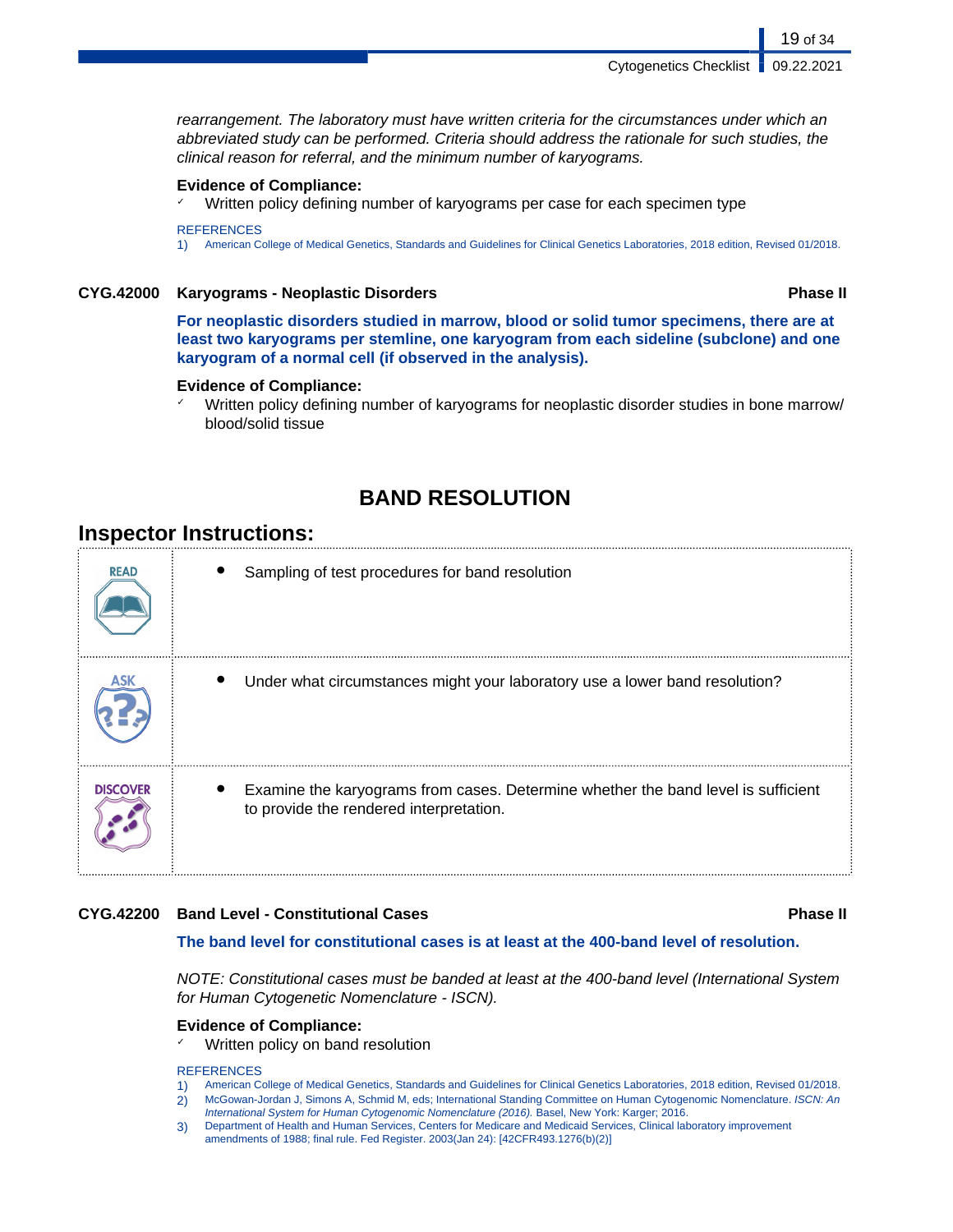### **CYG.42300 Band Level - Blood Samples Phase II**

#### **At least the 550-band level of resolution is achieved in appropriate blood samples.**

NOTE: The 550-band level is the minimum goal of all such studies, particularly in cases of developmental delay/intellectual disability, dysmorphology and birth defects.

#### **Evidence of Compliance:**

✓ Written policy on band resolution

#### **REFERENCES**

- 1) American College of Medical Genetics, Standards and Guidelines for Clinical Genetics Laboratories, 2018 edition, Revised 01/2018.
- 2) McGowan-Jordan J, Simons A, Schmid M, eds; International Standing Committee on Human Cytogenomic Nomenclature. ISCN: An International System for Human Cytogenomic Nomenclature (2016). Basel, New York: Karger; 2016.

#### **CYG.42400 Banding and Resolution Phase II**

#### **The quality of banding and resolution is sufficient to render the reported interpretation.**

#### **REFERENCES**

1) Department of Health and Human Services, Centers for Medicare and Medicaid Services, Clinical laboratory improvement amendments of 1988; final rule. Fed Register. 2003(Jan 24): [42CFR493.1276(b)(3)]

## **IN SITU HYBRIDIZATION**

The use of the term in situ hybridization (ISH) in this section applies to all ISH methods, including fluorescence (FISH), chromogenic (CISH), silver (SISH), and brightfield (BRISH) in situ hybridization.

Please refer to the Definition of Terms section of the All Common (COM) Checklist for definitions of analytical validation and analytical verification.

## **Inspector Instructions:**

| <b>READ</b>     | Sampling of ISH policies and procedures<br>Sampling of probe validation/verification records<br>Sampling of QC records<br>Sampling of patient test reports<br>Sampling of predictive marker assay validation, verification, and revalidation/<br>verification studies<br>Records of annual benchmark comparison for breast predictive markers |
|-----------------|-----------------------------------------------------------------------------------------------------------------------------------------------------------------------------------------------------------------------------------------------------------------------------------------------------------------------------------------------|
| ASK             | How are ISH cut-off values established?<br>How does your laboratory validate/verify assay performance prior to test<br>implementation?<br>How do you validate/verify the most recently added predictive marker on your test<br>menu?<br>What is your course of action when a probe does not produce an internal control<br>signal?            |
| <b>DISCOVER</b> | Review a sampling of ISH cases and controls. Evaluate signal, background and<br>morphology.                                                                                                                                                                                                                                                   |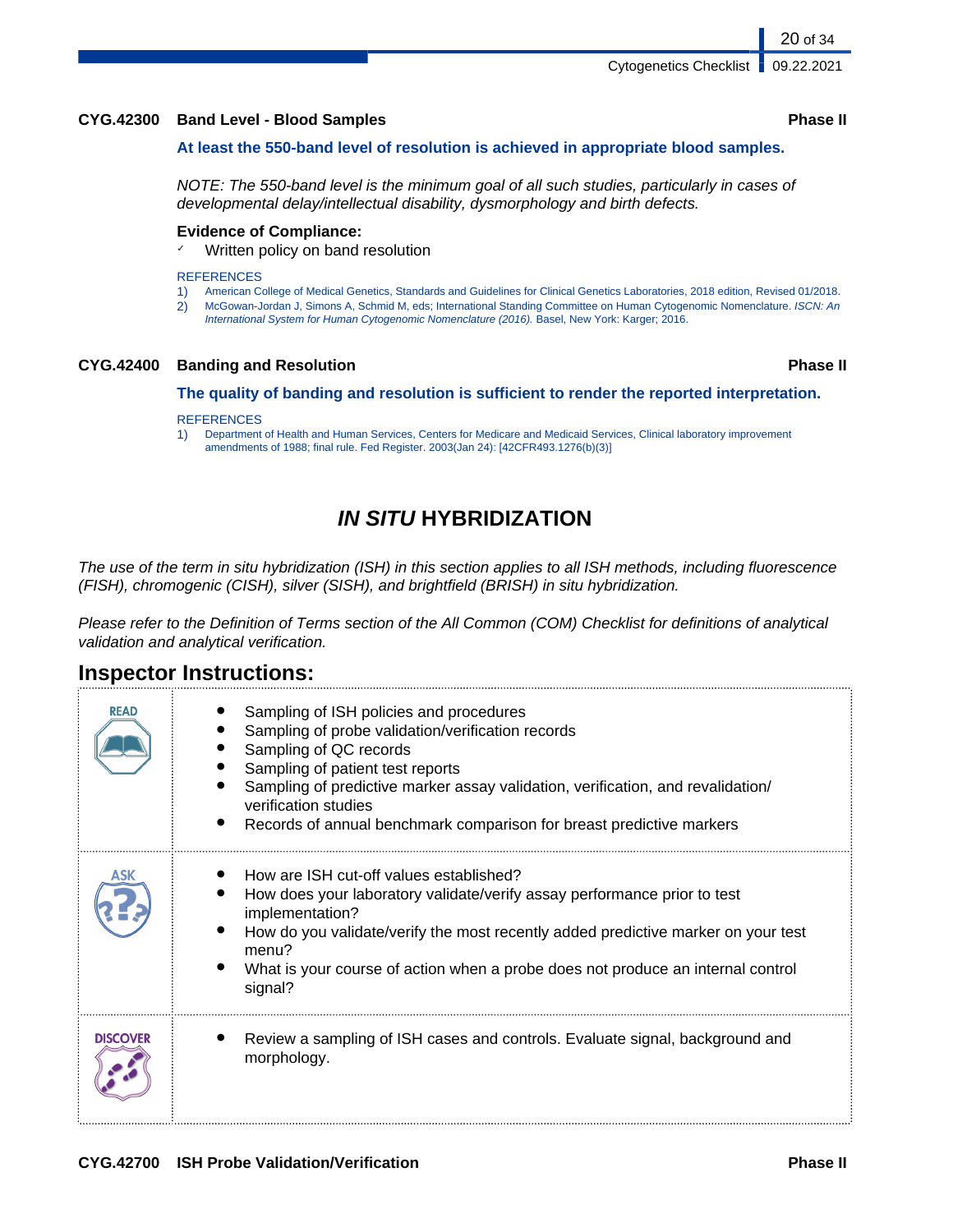#### **There are policies, procedures, and records of validation/verification of all in situ hybridization (ISH) probes.**

NOTE: Refer to CYG.48399 for specific validation/verification requirements for tests that provide independent predictive information (eg, HER2 predictive marker testing in breast carcinoma). Additional requirements for test method validation/verification are in the All Common Checklist.

#### **Evidence of Compliance:**

Written procedure for validation/verification of ISH probes

#### **REFERENCES**

- 1) American College of Medical Genetics, Standards and Guidelines for Clinical Genetics Laboratories, 2018 edition, Revised 01/2018.
- 2) Clinical and Laboratory Standards Institute (CLSI). Fluorescence In Situ Hybridization Methods for Clinical Laboratories; Approved Guideline—Second Edition. CLSI document MM07-A2 (ISBN 1-56238-885-1] Clinical and Laboratory Standards Institute, 940 West Valley Road, Suite 2500, Wayne, Pennsylvania 19087-1898 USA, 2013.
- 3) Wiktor AE, Van Dyke DL, Stupca PJ, et al. Preclinical validation of fluorescence in situ hybridization assays for clinical practice. Genetics in Medicine 8:16-23, 2006
- 4) Weremowicz S, Sandstrom DJ, Morton CC, Miron PM. Validation of DNA probes for preimplantation genetic diagnosis (PGD) by fluorescence in situ hybridization (FISH) R1. Prenat Diagn. 2006 Nov;26(11):1042-50
- 5) Lawrence Jennings, Vivianna M. Van Deerlin, Margaret L. Gulley (2009) Recommended Principles and Practices for Validating Clinical Molecular Pathology Tests. Archives of Pathology & Laboratory Medicine: Vol. 133, No. 5, pp. 743-755
- 6) Saxe DF, Persons DL, Wolff DJ, Theil KS; Cytogenetics Resource Committee of the College of American Pathologists. Validation of fluorescence in situ hybridization using an analyte-specific reagent for detection of abnormalities involving the mixed lineage leukemia gene. Arch Pathol Lab Med. 2012; 136(1):47-52.

#### **CYG.42750 ISH Assay Performance Phase I**

#### **There are records of in situ hybridization (ISH) performance for each assay.**

NOTE: Assay performance should include monitoring hybridization efficiency, probe signal intensity and overall assay results, including controls, as applicable.

#### **Evidence of Compliance:**

- ✓ Written procedure defining acceptance criteria for ISH assay performance **AND**
- Records of QC monitoring of ISH assay performance at defined frequency

#### **CYG.42900 Interphase ISH - Cut-off Value Phase II**

**For interphase in situ hybridization (ISH), the laboratory establishes a normal cut-off value for results for each probe used, when applicable.**

NOTE: Refer to the All Common Checklist for specific test method validation requirements. Cutoff values are usually required when ISH testing uses locus-specific probes against nuclear DNA.

#### **Evidence of Compliance:**

- ✓ Written procedure for establishing normal cut-off values **AND**
- ✓ Records from cut-off value studies

#### **REFERENCES**

- 1) American College of Medical Genetics, Standards and Guidelines for Clinical Genetics Laboratories, 2018 edition, Revised 01/2018.
- 2) Clinical and Laboratory Standards Institute (CLSI). Fluorescence In Situ Hybridization Methods for Clinical Laboratories; Approved Guideline—Second Edition. CLSI document MM07-A2 (ISBN 1-56238-885-1] Clinical and Laboratory Standards Institute, 940 West Valley Road, Suite 2500, Wayne, Pennsylvania 19087-1898 USA, 2013.

#### **CYG.43000 ISH Scoring Phase II**

### **When applicable, there are written procedures for scoring in situ hybridization (ISH) results, including the number of cells scored, and all analyses are scored according to these procedures.**

NOTE: For predictive marker testing, refer to CYG.47880 for requirements on reporting of the scoring method used.

**REFERENCES**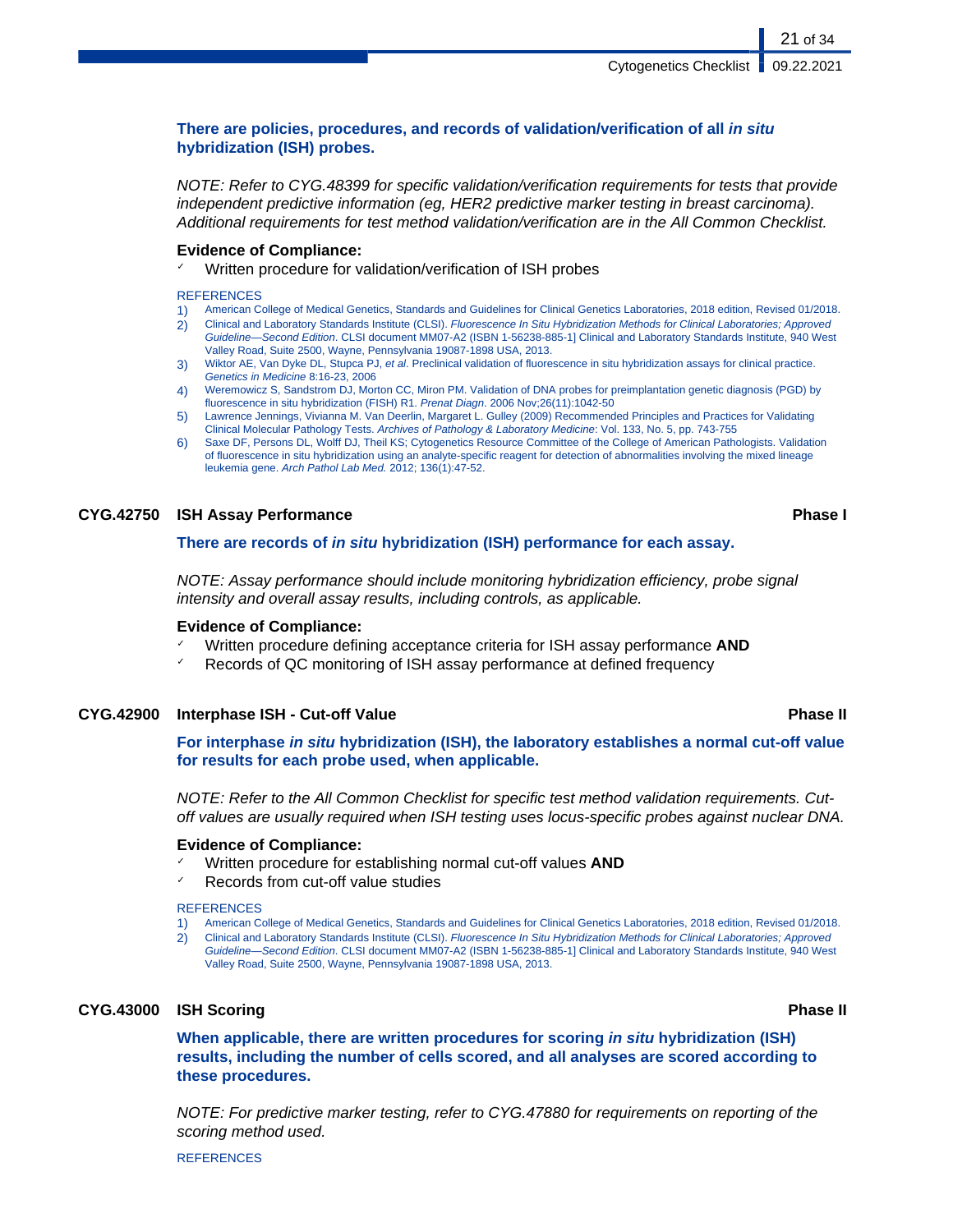- 1) American College of Medical Genetics, Standards and Guidelines for Clinical Genetics Laboratories, 2018 edition, Revised 01/2018.
- 2) Clinical and Laboratory Standards Institute (CLSI). Fluorescence In Situ Hybridization Methods for Clinical Laboratories; Approved Guideline—Second Edition. CLSI document MM07-A2 (ISBN 1-56238-885-1] Clinical and Laboratory Standards Institute, 940 West Valley Road, Suite 2500, Wayne, Pennsylvania 19087-1898 USA, 2013.

#### **CYG.43200 ISH Controls Phase II**

22 of 34

#### **Controls (internal and/or external) are used and recorded for each in situ hybridization (ISH) analysis.**

NOTE: What functions as a control depends on the specific assay, signal pattern present, and sample type. For example, assays designed to detect deletions may use internal controls that include both the probe of interest and a control locus probe, both of which map to the same chromosome. In this situation, there are two internal controls, the signal for the probe of interest on the normal homolog and the control locus signals on both the normal and deleted homolog. For a dual fusion assay, the probe signals on each of the normal homologs function as internal controls. If a probe is used that does not produce an internal control signal (eg, a Y chromosome probe in a female) another sample that is known to have the probe target must be run in parallel as an external control with the patient sample. In addition, many ISH assays use an external control(s). For FDA-cleared or approved ISH assays, laboratories must follow manufacturer's instructions for quality control at minimum.

#### **Evidence of Compliance:**

- Written policy defining use of control loci with each ISH analysis **AND**
- Records of QC results

#### **REFERENCES**

- 1) American College of Medical Genetics, Standards and Guidelines for Clinical Genetics Laboratories, 2018 edition, Revised 01/2018.
- 2) Clinical and Laboratory Standards Institute (CLSI). Fluorescence In Situ Hybridization Methods for Clinical Laboratories; Approved Guideline—Second Edition. CLSI document MM07-A2 (ISBN 1-56238-885-1] Clinical and Laboratory Standards Institute, 940 West Valley Road, Suite 2500, Wayne, Pennsylvania 19087-1898 USA, 2013.
- 3) Stupca P, Meyer RG, Dewald GW. Using controls for molecular cytogenetic testing in clinical practice. J Assoc Genet Tech. 2005;31:4-8.

#### **CYG.43250 ISH Probe Intended Target Phase I**

#### **There is a system in place to ensure that the in situ hybridization (ISH) probe used is for the intended target.**

NOTE: Examples can include (but are not limited to): 1) concurrent analysis of any available metaphase cells in an interphase cell analysis; 2) inclusion of an internal or external target that results in a positive signal for each hybridization; 3) written protocols that ensure the respective probe is applied to the intended specimen.

#### **Evidence of Compliance:**

- Written policy defining the system for ensuring use of the appropriate ISH probe **AND**
- Records confirming intended target

#### **CYG.44666 PGD Report Phase I**

**If in situ hybridization (ISH) testing is performed on cells obtained from embryo biopsy for the purposes of preimplantation genetic diagnosis (PGD), the final report must include an interpretation with information on the limitations of single cell diagnosis in preimplantation embryos.**

NOTE: Because only one or two cells may be collected for ISH chromosome analysis using blastomere biopsy, testing that can be conducted is limited and does not allow analysis of all chromosomes for abnormalities. Mosaicism can affect the results of PGD when blastomere biopsy is performed. Also, signal overlap, diffuse hybridization, poor hybridization or poor specimen quality can affect ISH results. Because of the inherent risk of inaccuracy of results, it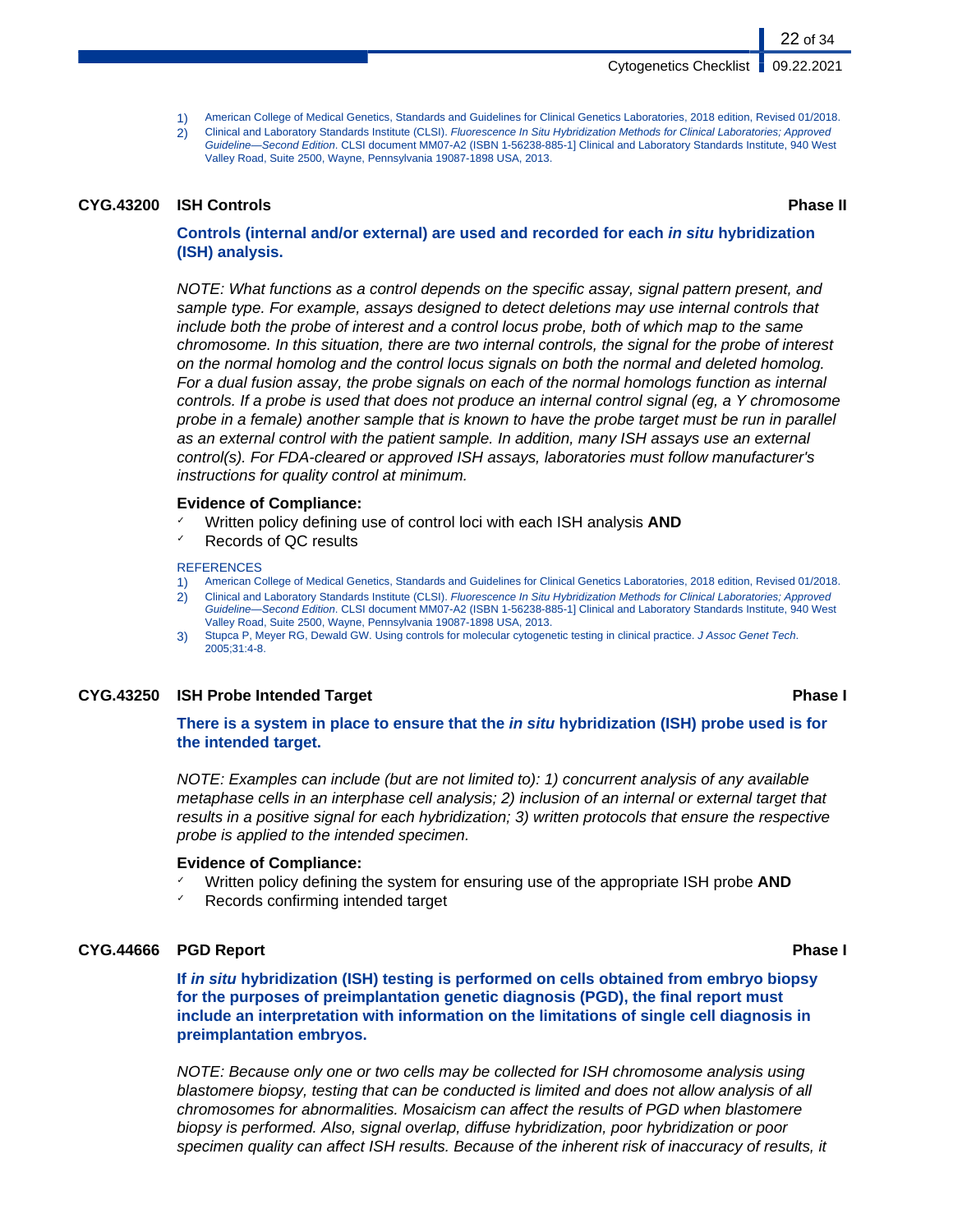is important to make patients aware of prenatal follow-up and testing options. The interpretation must be written to facilitate understanding by a non-geneticist.

#### **REFERENCES**

- 1) Munné S and Cohen J (1998) Chromosome abnormalities in human embryos. Hum Reprod Update 4, 842-855.[\[Abstract/Free Full](http://humupd.oxfordjournals.org/cgi/content/abstract/4/6/842) **[Text](http://humupd.oxfordjournals.org/cgi/content/abstract/4/6/842)**
- 2) Ruangvutilert P, Delhanty JDA, Serhal P, Simopoulou M, Rodeck CH and Harper JC. FISH analysis on day 5 post-insemination of human arrested and blastocyst stage embryos. Prenat Diagn. 2000; 20(7):552-60.
- 3) Ruangvutilert P, Delhanty JD, Rodeck CH and Harper JC. Relative efficiency of FISH on metaphase and interphase nuclei from nonmosaic trisomic or triploid fibroblast cultures. Prenat Diagn. 2000; 20(2):159-162.
- 4) Malmgren H, Sahlen S, Inzunza J, Aho M, Rosenlund B, Fridstrom M, Hovatta O, Ahrlund-Richter L, Nordenskjold M, Blennow E. Single cell CGH analysis reveals a high degree of mosaicism in human embryos from patients with balanced structural chromosome aberrations. Mol Hum Reprod. 2002 May;8(5):502-10

#### **CYG.46799 Modified FDA-Cleared/Approved Assay Phase II**

23 of 34

**If the laboratory modifies an FDA-cleared/approved assay, the modified procedure has been validated to yield equivalent or superior performance.**

#### **Evidence of Compliance:**

Records of validation studies for modified FDA-cleared/approved assays

#### **REFERENCES**

1) American College of Medical Genetics, Standards and Guidelines for Clinical Genetics Laboratories, 2018 edition, Revised 01/2018.

## **\*\*REVISED\*\* 06/04/2020**

**CYG.47866 ISH Interpretation Phase II**

**If an in situ hybridization (ISH) study requires consultation with a qualified pathologist and/or a cytogeneticist for accurate interpretation, the appropriate expert is consulted and their involvement is recorded.**

## **PREDICTIVE MARKERS**

The term predictive marker used within this section refers to in situ hybridization (ISH) tests used to predict responsiveness to a specific treatment independent of other histopathologic findings. Rather than confirming a specific diagnosis, these tests should differentiate predicted responsiveness to a targeted therapy among cases of the same diagnosis.

The current CAP guidelines ([CAP Guidelines](https://www.cap.org/protocols-and-guidelines/current-cap-guidelines)) relating to predictive marker testing (eg, ASCO/CAP HER2 in breast cancer) may be found at [cap.org](http://www.cap.org) in the Protocols and Guidelines section. The guidelines are periodically updated based on new evidence. Laboratories should review updated predictive marker guidelines and promptly implement changes for items relating to requirements in the checklists (eg, validation, fixation, scoring criteria).

If digital image analysis is used, additional requirements in the Digital Image Analysis section also apply.

#### **\*\*REVISED\*\* 09/22/2021 CYG.47880 Report Elements Phase I**

**For in situ hybridization (ISH) tests that provide independent predictive information, the patient report includes information on specimen processing, the probe, and the scoring method used.**

NOTE: The following information must be included in the patient report:

1. The type of specimen fixation and processing (eg, formalin-fixed paraffin-embedded sections, air-dried imprints)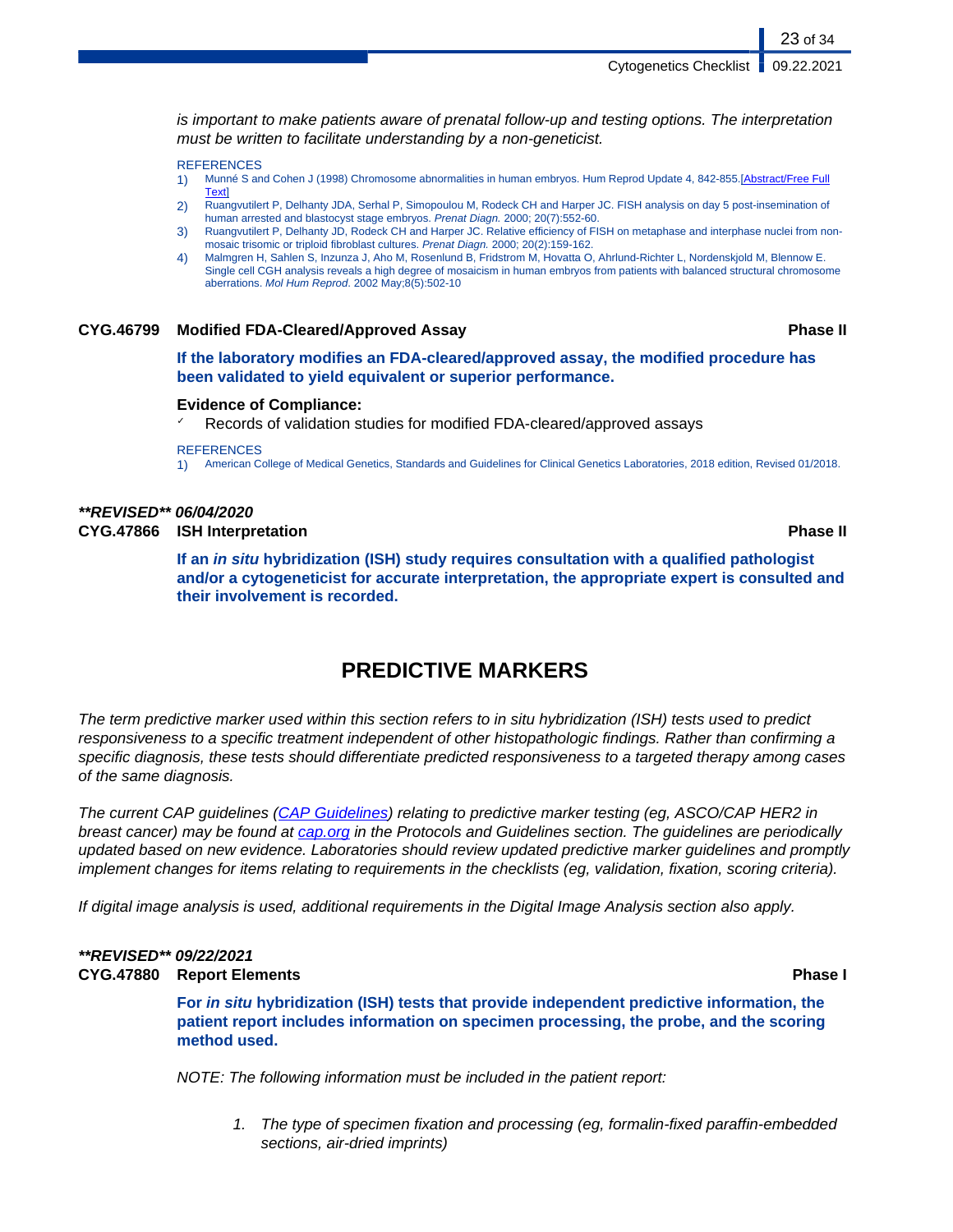- 2. The probe and, if applicable, the detection system used (ie, LSAB, polymer, proprietary kit, vendor name, etc.; information on the type of equipment used is not necessary)
- 3. Criteria used to determine a positive vs. negative result and scoring system (eg, manual or automated)
- 4. Laboratory interpretation of predictive marker testing (ISH) is reported according to the manufacturer's instructions, or when available, following the structure, format, and criteria set forth in the current [CAP guidelines](https://www.cap.org/protocols-and-guidelines/current-cap-guidelines) relating to predictive marker testing (eg, ASCO/CAP HER2 testing in breast cancer and CAP/ASCP/ASCO HER2 in gastroesophageal carcinoma).
- 5. Limitations relating to suboptimal preanalytical factors that may impact results, such as prolonged cold ischemia time or over- or under-fixation.

#### **Evidence of Compliance:**

- Written procedure for scoring and reporting ISH results for tests involving predictive markers **OR** report template containing all required elements **AND**
- ✓ Copies of patient reports confirming inclusion of the required elements **AND**
- Established guidelines used by the laboratory

#### **REFERENCES**

- 1) Wolff AC, Hammond EH, Allison KH, et al. Human Epidermal Growth Factor Receptor 2 Testing in Breast Cancer: American Society of Clinical Oncology/College of American Pathologists Clinical Practice Guideline Focused Update. Arch Pathol Lab Med. 2018; 142(11):1364-82.
- 2) Bartley AN, Washington MK, Ventura CB, et al. HER2 Testing and Clinical Decision Making in Gastroesophageal Adenocarcinoma: Guideline from the College of American Pathologists, American Society for Clinical Pathology, and American Society of Clinical Oncology. Arch Pathol Lab Med. 2016:140(12):1345-1363.

#### **CYG.47885 Annual Result Comparison - Breast Carcinoma Phase II**

**For in situ hybridization (ISH) tests performed on breast carcinoma that provide independent predictive information, the laboratory at least annually compares its patient results with published benchmarks and evaluates interobserver variability between individuals performing the technical component of ISH testing (ie, scoring of ISH slides).**

NOTE: For HER2 studies, the overall proportion of HER2 positive breast cancers in patients with breast cancer is 10-25%; however, the proportion of HER2 positive results within an individual cytogenetics laboratory may differ based on the case mix of the specimens received for testing. The laboratory should monitor its overall trends in positive results in light of this information.

Individuals performing the technical component of ISH testing must have their concordance compared with each other at least annually. Interobserver concordance for positive vs. negative ISH results should be at least 95%.

#### **Evidence of Compliance:**

Records of annual result comparison and evaluation of interobserver variability

#### **REFERENCES**

- 1) Wolff AC, Hammond EH, Allison KH, et al. Human Epidermal Growth Factor Receptor 2 Testing in Breast Cancer: American Society of Clinical Oncology/College of American Pathologists Clinical Practice Guideline Focused Update. Arch Pathol Lab Med. 2018; 142(11):1364-82.
- 2) Rüschoff J, Lebeau A, Kreipe H, et al. Assessing HER2 testing quality in breast cancer: variables that influence HER2 positivity rate from a large, multicenter, observational study in Germany. Mod Pathol. 2017;30:217-26.

#### **CYG.48399 Predictive Marker Testing - Validation/Verification Phase II**

**Predictive marker testing by in situ hybridization (eg, FISH, CISH, SISH) is validated/ verified and records of validation/verification are retained.**

NOTE: For HER2 (ERBB2) breast predictive marker testing, the following **minimum** numbers of cases must be used:

- FDA-cleared/approved tests 40 cases (20 positive and 20 negative samples)
- Laboratory-developed tests (LDTs) 80 cases (40 positive and 40 negative samples)

24 of 34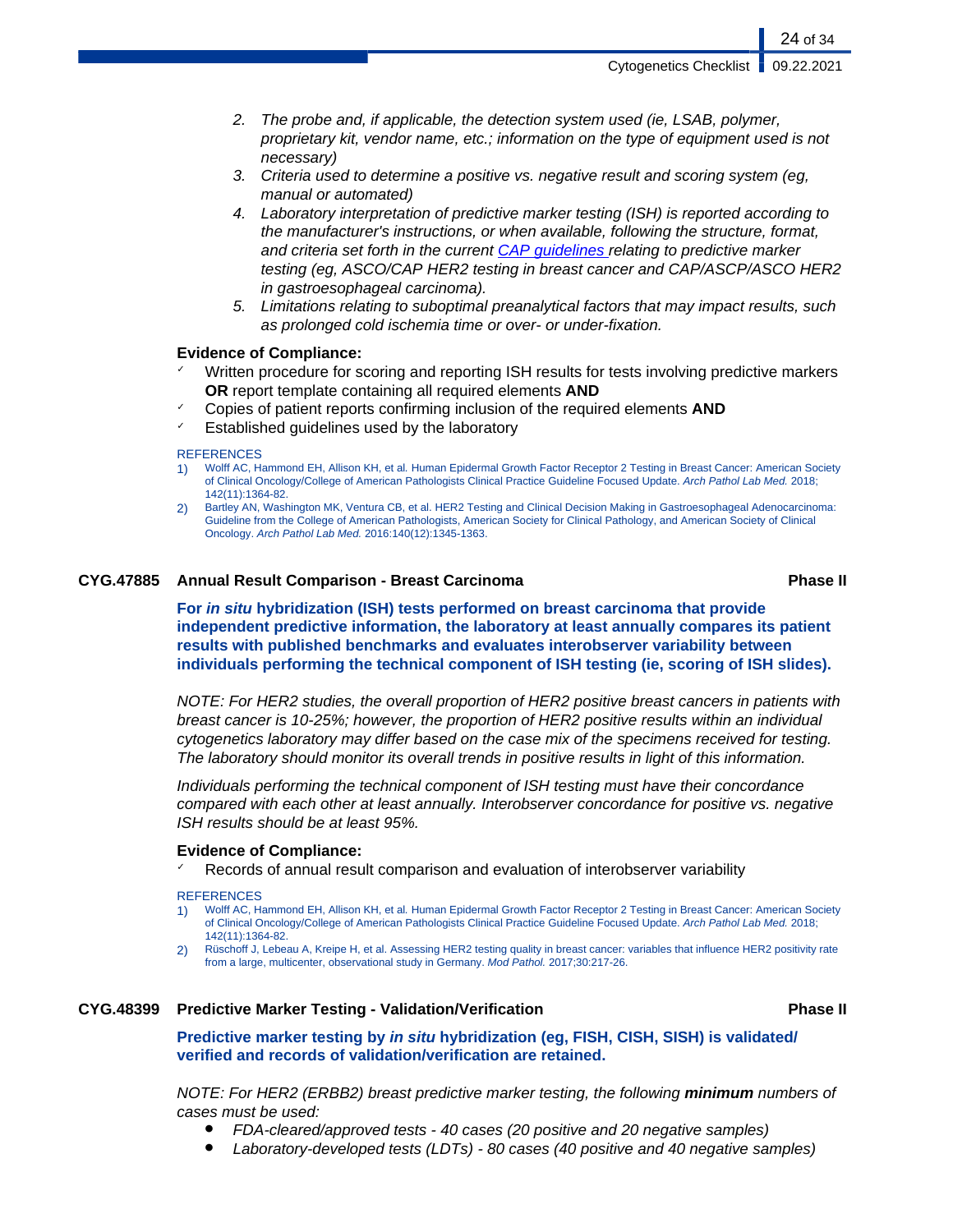For **other predictive markers**, the laboratory director must determine the appropriate number of positive and negative samples to be used to adequately validate/verify the test. In general, laboratories should consider using higher numbers of test cases when assessing laboratorydeveloped tests or modified FDA-cleared/approved tests than is necessary for unmodified FDAcleared/approved tests for the same analyte. For genetic abnormalities where positive cases are rare, the laboratory director may determine that fewer validation cases are necessary. However, the rationale for using fewer cases must be recorded.

The validation/verification data should clearly show the degree of concordance between the assays or methods. Acceptable concordance levels should be defined by the laboratory and follow the current CAP guidelines if available.

The characteristics of the cases used for validation/verification should be similar to those seen in the laboratory's patient population (ie, core biopsy vs. open biopsy, primary vs. metastatic tumor, etc.).

Samples used for validation/verification must be handled in conformance with the guidelines in this checklist. Laboratories should use tissues that have been processed by using the same fixative and processing methods as cases that will be tested clinically.

If changes are made to the testing methods (eg, probe, pretreatment protocol), the laboratory director is responsible for determining the extent of the performance verification or revalidation needed based on the scope of the changes in the test method.

This requirement is applicable to both new and existing assays. If review of the initial validation/ verification does not meet the current standard, it must be supplemented and brought into compliance. It is possible to do this retroactively by review and documentation of past proficiency testing challenges or by sending unstained slides from recent cases to a referral laboratory for correlation. If no records exist from the initial validation/verification, the assay must be fully revalidated/verified.

This checklist requirement applies to laboratories that perform the technical portion of the testing process.

#### **Evidence of Compliance:**

Records of validation/verification data including criteria for concordance

**REFERENCES** 

1) Wolff AC, Hammond EH, Allison KH, et al. Human Epidermal Growth Factor Receptor 2 Testing in Breast Cancer: American Society of Clinical Oncology/College of American Pathologists Clinical Practice Guideline Focused Update. Arch Pathol Lab Med. 2018; 142(11):1364-82.

#### **\*\*REVISED\*\* 09/22/2021**

#### **CYG.48932 Fixation - HER2 (ERBB2) Breast Predictive Marker Testing Phase I**

**If the laboratory assesses HER2 (ERBB2) gene amplification by in situ hybridization (ISH) for breast predictive marker testing, the laboratory monitors cold ischemia time (one hour or less) and appropriate specimen fixation time.**

NOTE: The CAP strongly recommends that specimens subject to HER2 (ERBB2) testing be placed in fixative within one hour of biopsy or resection (cold ischemia time) and remain in 10% neutral phosphate-buffered formalin for at least six hours and up to 72 hours (formalin fixation time) at room temperature. Refer to ANP.22983 for ideal fixation parameters. Decalcification solutions with strong acids should not be used.

**If specimens are fixed in a solution other than 10% neutral phosphate-buffered formalin, the laboratory must perform a validation study showing that results are concordant with results from formalin-fixed tissues.**

Laboratories testing specimens obtained from another institution must have a policy that addresses cold ischemia time and time of fixation. This information may be obtained by using the laboratory requisition form. Laboratories must communicate with the submitting service to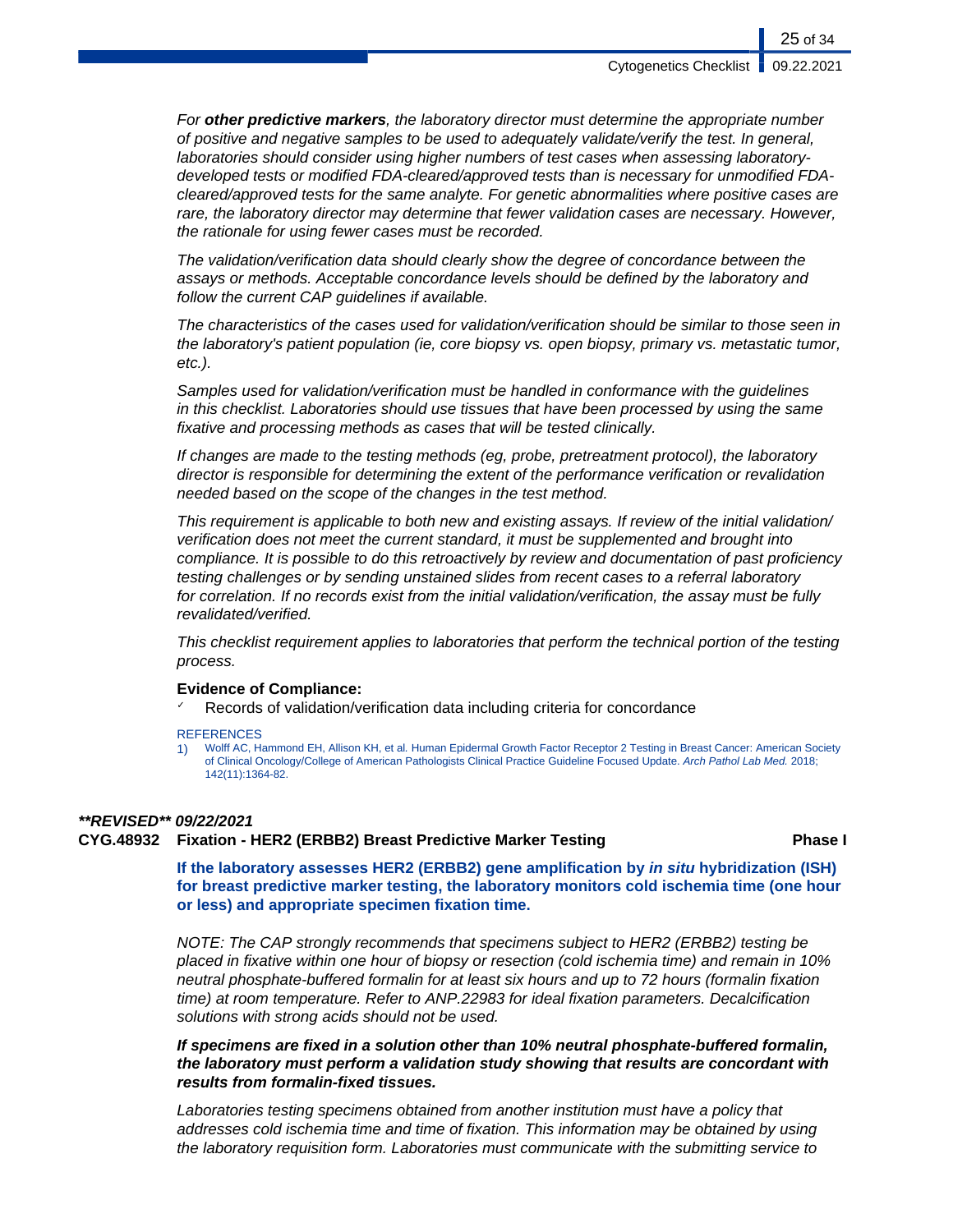facilitate appropriate specimen handling and proper recording of fixation parameters (refer to ANP.22983 for details).

#### **Evidence of Compliance:**

- ✓ Written policy for monitoring cold ischemia and specimen fixation time **AND**
- $\checkmark$  Records of action taken when cold ischemia and fixation times are consistently outside of required parameters or are not available to the laboratory

#### **REFERENCES**

- 1) Wolff AC, Hammond EH, Allison KH, et al. Human Epidermal Growth Factor Receptor 2 Testing in Breast Cancer: American Society of Clinical Oncology/College of American Pathologists Clinical Practice Guideline Focused Update. Arch Pathol Lab Med. 2018; 142(11):1364-82.
- 2) Compton CC, Robb, JA, Anderson MW, et al. Preanalytics and Precision Pathology: Pathology Practices to Ensure Molecular
- Integrity of Cancer Patient Biospecimens for Precision Medicine. Arch Pathol Lab Med. 2019;143(11):1346-63.
- 3) Allison KH, Hammond EH, Dowsett M, et al. Estrogen and Progesterone Receptor Testing in Breast Cancer: American Society of Clinical Oncology/College of American Pathologists Guideline Update. Arch Pathol Lab Med. 2020-144(5):545-63.

#### **CYG.48950 Predictive Marker Testing - Decalcified Specimens Phase I**

26 of 34

**If the laboratory performs in situ hybridization (ISH) for predictive markers on decalcified specimens, the assay was validated for decalcified specimens or the results include a disclaimer noting that these assays have not been validated on decalcified specimens.**

NOTE: Decalcification may adversely affect patient results. If the assay has not been validated for decalcified specimens, a disclaimer must be included in the patient report, such as, "This assay has not been validated on decalcified tissues. Results should be interpreted with caution given the possibility of false negative results on decalcified specimens."

Using acid decalcified tissues is not recommended.

#### **REFERENCES**

- 1) Darvishian F et al. Impact of decalcification on receptor status in breast cancer. The Breast Journal 2011. 17:689-91.
- 2) Hanna W et al. Testing for HER2 in breast cancer: current pathology challenges faced in Canada. Curr Oncol 2012. 19:315-323.
- 3) Gertych A et al. Effects of tissue decalcification on the quantification of breast cancer biomarkers by digital image analysis. Diag Pathol 2014. 9:213.

## **DIGITAL IMAGE ANALYSIS**

This section applies to laboratories using digital image analysis to evaluate specific features in a specimen or tissue section image following enhancement and processing of that image, including but not limited to morphometric analysis, ISH and cytogenetics (evaluation of metaphase chromosomes).

If predictive marker testing is performed, additional requirements in the Predictive Markers section also apply.

## **Inspector Instructions:**

| <b>READ</b> | Sampling of validation and calibration policies and procedures<br>Sampling of validation/calibration records<br>Sampling of specimen analysis policies and procedures<br>Sampling of patient digital image analysis reports for completeness |
|-------------|----------------------------------------------------------------------------------------------------------------------------------------------------------------------------------------------------------------------------------------------|
|             | What is your course of action if calibration is unacceptable?                                                                                                                                                                                |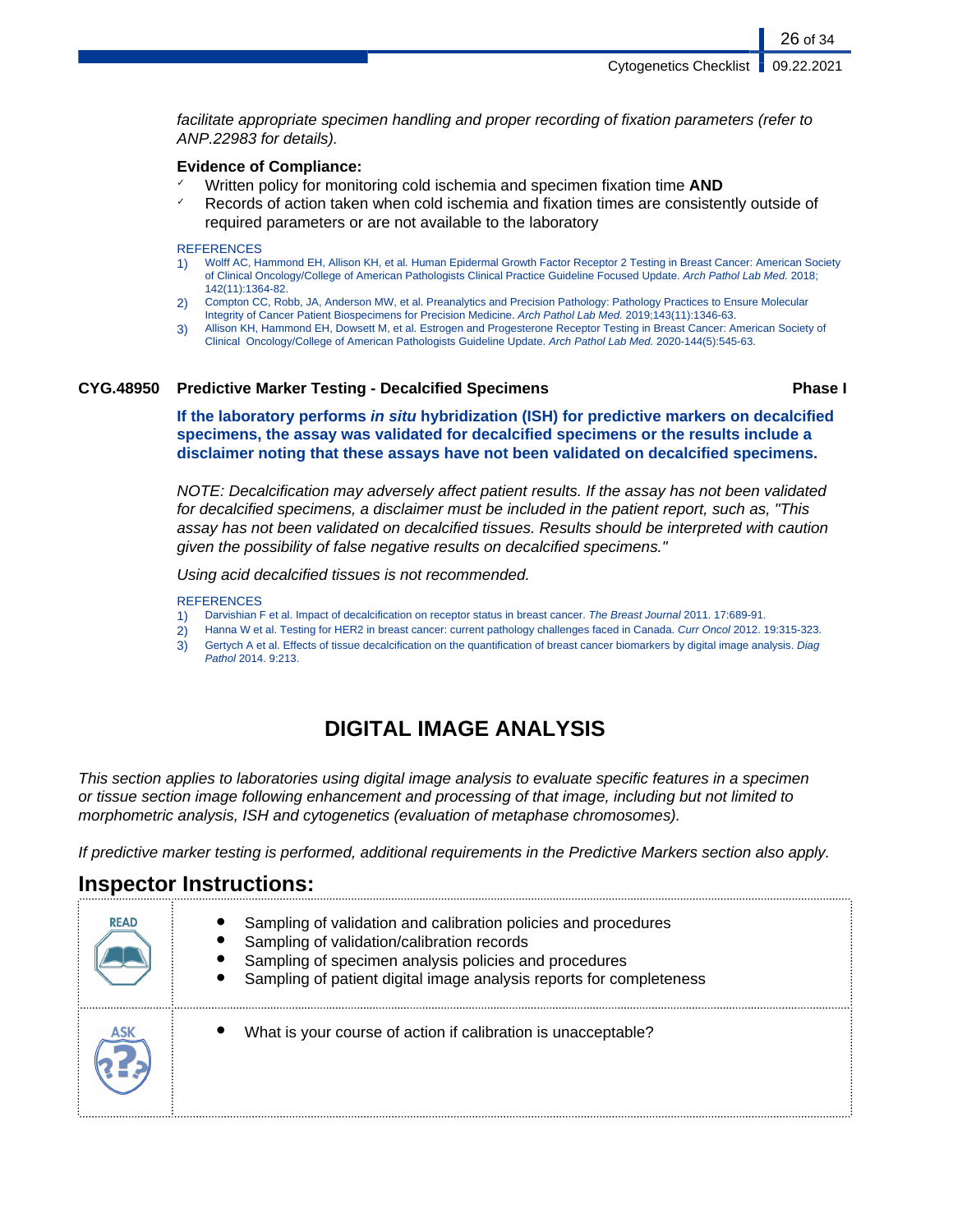Select a representative case and follow the entire process from receipt to final reporting

#### **CYG.49470 Preanalytic Testing Phase Validation Phase II**

**There are records showing that the preanalytic phase of the test system has been validated for each assay, including fixation and processing.**

NOTE: Applicable requirements under the "Test Method Validation and Verification-Nonwaived Tests" section of the All Common Checklist must be followed.

1) Hipp J, Bauer TW, Bui MM, et al. CAP Pathology Resource Guide: Digital Pathology. Version 5.0(1). Northfield, IL: College of American Pathologists; 2014.

#### **CYG.49475 Calibration Phase II**

**Each instrument is calibrated in accordance with the specifications of the instrument.**

**REFERENCES** 

1) Hipp J, Bauer TW, Bui MM, et al. CAP Pathology Resource Guide: Digital Pathology. Version 5.0(1). Northfield, IL: College of American Pathologists; 2014.

#### **CYG.49480 Quality Control - Digital Image Analysis Phase II**

**Control materials are run concurrently with patient specimens to ensure appropriate functionality of the digital image system.**

NOTE: Controls are samples that act as surrogates for patient/client specimens. They are periodically processed like a patient/client sample to monitor the ongoing performance of the analytic process. Controls should check test performance at relevant decision points for the digital image analysis system.

For qualitative tests, a positive and a negative control may be sufficient. For quantitative or semiquantitative tests, controls at more than one level should be used.

#### **Evidence of Compliance:**

- ✓ Written QC policy **AND**
- Records of QC results

#### **REFERENCES**

- 1) Department of Health and Human Services, Centers for Medicare and Medicaid Services. Medicare, Medicaid and CLIA programs; CLIA fee collection; correction and final rule. Fed Register. 2003(Jan 24): [42CFR493.1256(d)(3)(i)].
- 2) Clinical and Laboratory Standards Institute (CLSI). Statistical Quality Control for Quantitative Measurement Procedures: Principles and Definitions; Approved Guideline. 4th ed. CLSI Document C24-ED4. Clinical and Laboratory Standards Institute, Wayne, PA; 2016.

## **\*\*REVISED\*\* 09/22/2021**

#### **CYG.49485 Area of Analysis Phase II**

**A qualified pathologist selects or confirms the appropriate areas for analysis prior to reporting results, as applicable.**

NOTE: Specimens that do not represent "in situ" samples embedded in paraffin may not require pathologist review. Examples include cultured preparations and direct preparations of liquid specimens including blood, urine, pleural fluid, etc.



**REFERENCES**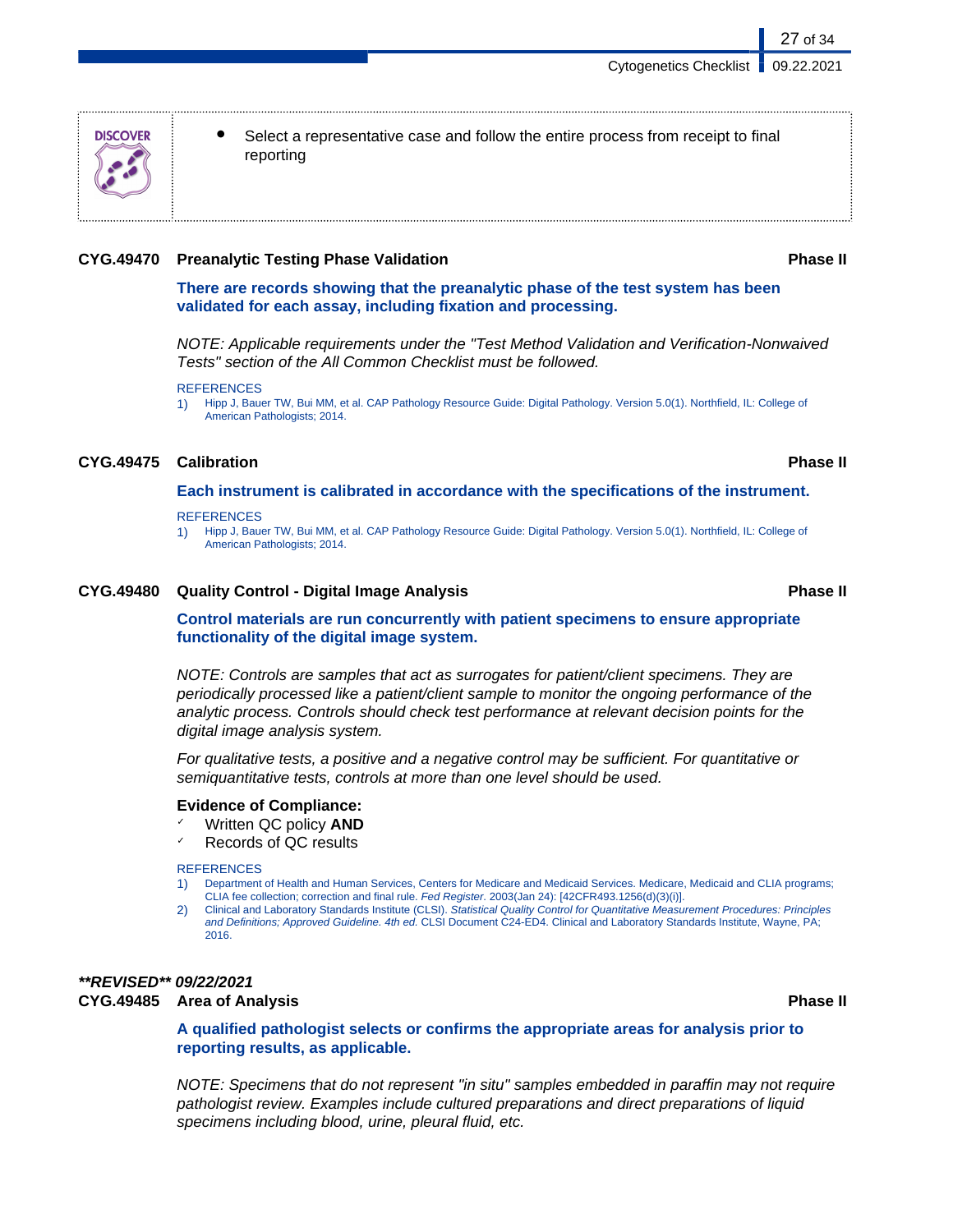#### **CYG.49490 Analysis Guidelines and Procedures Phase II**

#### **There are written guidelines for identification of appropriate areas and cells for analysis.**

NOTE: Evaluation of heterogeneous cell populations requires use of specific guidelines and procedures to ensure analysis of the appropriate areas and/or cells, particularly if there is background or nonspecific staining, or if there is cell debris, endogenous pigment, and/or artifacts of aging, sectioning or preparation.

Test results may be affected by fixation parameters, including time of fixation, type of fixative used, hemorrhage, necrosis, and autolysis of tissue.

#### **CYG.49495 Final Report Elements - Digital Image Analysis Phase II**

**The final report includes the specimen source, name of the vendor and imaging system used, probe, and the detection method, as well as any limitations of the test result, if applicable.**

# **GENOMIC COPY NUMBER ANALYSIS USING ARRAYS**

This technology is used to assess copy number of genomic regions. Regardless of platform used (eg, CGH, SNP), reagents for hybridization and detection, or analytic components for evaluation, the laboratory is responsible for assuring that appropriate controls are performed and records retained for all aspects of analysis. This technology may also include a variety of reverse and forward hybridization formats. Reverse hybridization arrays use multiple unlabeled probes on a solid support to investigate a patient sample that carries a label, either direct (fluorescent or radioactive) or indirect (affinity labels such as biotin, digoxigenin, etc.). Another form of array involves multiple real-time amplification assays to measure multiple targets simultaneously. Controls for arrays monitor those steps carried out by the laboratory (sample preparation and labeling, hybridization and detection) and by the manufacturer (assay preparation, detection and hybridization reagents). Manufacturers also contribute to QC by producing products under good manufacturing practices, providing control material for each analyte, and by providing sequence information or confirmatory tests to resolve ambiguous results.

## **Inspector Instructions:**

| <b>READ</b>     | Sampling of array procedures, including nucleic acid extraction and analytical wet<br>bench and bioinformatics processes<br>Sampling of array validation studies<br>Sampling of array performance monitoring records<br>Sampling of patient test reports |
|-----------------|----------------------------------------------------------------------------------------------------------------------------------------------------------------------------------------------------------------------------------------------------------|
|                 | How does your laboratory validate assay performance prior to test implementation?<br>What processes are used to monitor ongoing assay performance?                                                                                                       |
| <b>DISCOVER</b> | Review records of assay performance monitoring. If any problems are found during<br>review of performance monitoring records, or when asking questions, further evaluate<br>the laboratory's investigation and resolution.                               |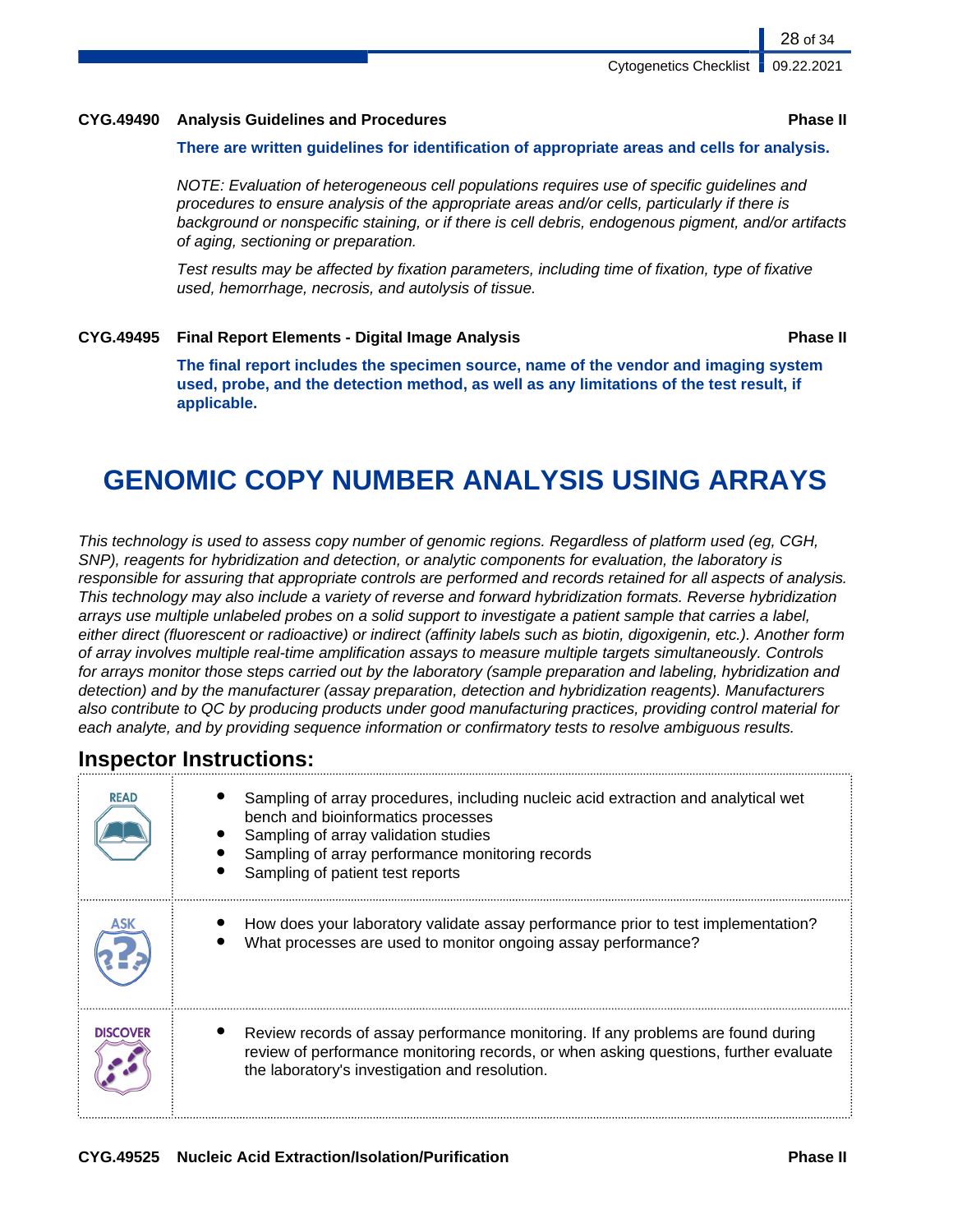**Nucleic acids are extracted, isolated, and purified by methods reported in the literature, by an established commercially available kit or instrument, or by a validated method developed by the laboratory.**

NOTE: Extraction procedures may combine purification or isolation of nucleic acids according to the level of purity needed for downstream applications.

#### **Evidence of Compliance:**

Records to support nucleic acid extraction/isolation/purification is performed by a validated method

#### **REFERENCES**

- 1) South ST, Lee C, Lamb AN, Higgins AW, Kearney HM, Working Group for the American College of Medical Genetics and Genomics Laboratory Quality Assurance Committee. ACMG standards and guidelines for constitutional cytogenomic microarray analysis, including postnatal and prenatal applications: revision 2013. Genet Med. 2013; 15(11):901-9.
- 2) Cooley LD, Lebo M, Li MM, Slovak ML, Wolff DJ, Working Group of the American College of Medical Genetics and Genomics (ACMG) Laboratory Quality Assurance Committee. American College of Medical Genetics and Genomics technical standards and guidelines: microarray analysis for chromosome abnormalities in neoplastic disorders. Genet Med. 2013; 15(6):484-94.
- 3) Vermeesch JR, Fiegler H, de Leeuw N, Szuhai K, Schoumans J, Ciccone R, Speleman F, Rauch A, Clayton-Smith J, Van Ravenswaaij C, Sanlaville D, Patsalis PC, Firth H, Devriendt K, Zuffardi O. Guidelines for molecular karyotyping in constitutional genetic diagnosis. Eur J Hum Genet. 2007 Nov;15(11):1105-14
- 4) Clinical and Laboratory Standards Institute. Establishing Molecular Testing in Clinical Laboratory Environments: CLSI Document MM19-A. Clinical and Laboratory Standards Institute, Wayne, PA; 2011.
- 5) Clinical and Laboratory Standards Institute. Genomic Copy Number Microarrays for Constitutional Genetic and Oncology Applications. 1st ed. CLSI guideline MM21-ED1. Clinical and Laboratory Standards Institute, Wayne, PA, 2015.

#### **CYG.49535 Nucleic Acid Quantity and Quality Determination Phase II**

#### **The quantity and quality of nucleic acids are determined, when appropriate.**

NOTE: The quantity and quality of nucleic acids (DNA or RNA) must be measured prior to use in a procedure whose success depends on accurately determining the quantity, concentration, integrity, and/or purity of the nucleic acids. Techniques commonly used to assess nucleic acid quantity and/or quality include electrophoresis, UV/VIS spectrophotometry, and fluorescence spectroscopy.

#### **Evidence of Compliance:**

- Written policy defining conditions under which quantity and/or quality of nucleic acids are measured **AND**
- Written procedure for verifying nucleic acid quantity and/or quality **AND**
- Records of nucleic acid quantity and/or quality determination

#### **REFERENCES**

- 1) Clinical and Laboratory Standards Institute. Diagnostic Nucleic Acid Microarrays; Approved Guideline; CLSI Document MM12-A. Clinical and Laboratory Standards Institute, Wayne, PA; 2006.
- 2) Tsui NBY, Ng EKO, Lo YMD. Stability of Endogenous and Added RNA in Blood Specimens, Serum and Plasma. Clin Chem. 48:1647-1653, 2002.
- 3) Farrell R. Gel electrophoresis based assessment of cellular RNA quality may also be used (RNA Isolation Strategies). In: RNA Methodologies: A Laboratory Guide for Isolation and Characterization. Academic Press, 1998.

#### **CYG.49540 Extracted Nucleic Acid Specimens Phase II**

**If extracted nucleic acid is accepted as a specimen type, the laboratory has a written policy that isolation of nucleic acids for clinical testing occurs in a CLIA-certified laboratory or a laboratory meeting equivalent requirements as determined by the CAP and/or the CMS. This policy is clearly displayed to ordering clients.**

NOTE: All clinical testing must be performed in CLIA-certified laboratories or laboratories meeting equivalent requirements (refer to GEN.41350). This includes all components of testing that may impact the quality of the test result, including isolation or extraction of nucleic acids. Laboratories may choose to have referring clients formally attest that extracted nucleic acid submitted for testing has been isolated or extracted in an appropriately qualified laboratory.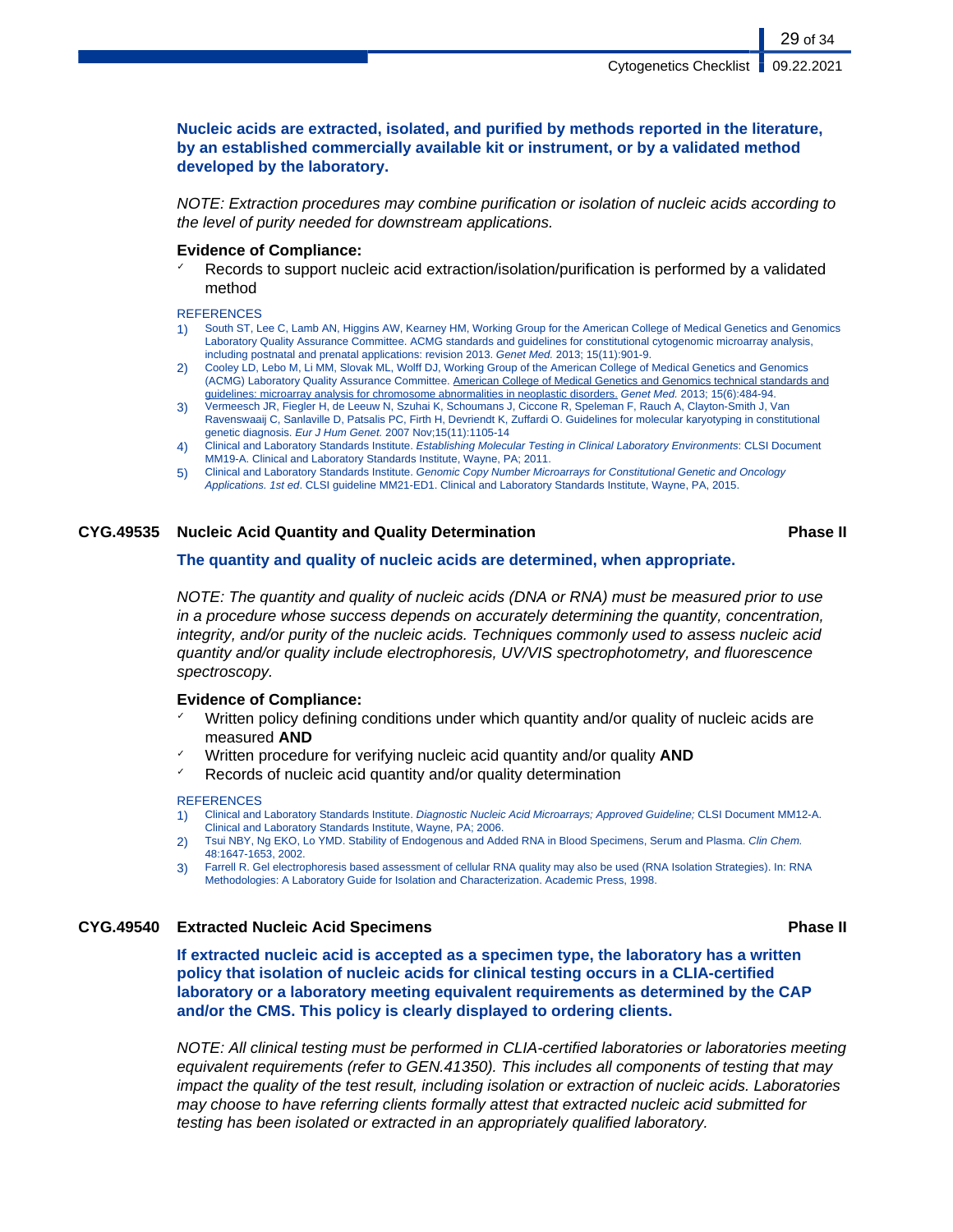### **Evidence of Compliance:**

Written statement on the test requisition, test catalog, or policy available to referring clients stating that the laboratory only accepts isolated or extracted nucleic acids for which extraction or isolation is performed in an appropriately qualified laboratory

### **CYG.49545 Validation Studies for DNA-Based Copy Number Array - Specimen Types Phase II**

**Validation studies for DNA-based copy number arrays are performed for each specimen type that can be affected by different preanalytic variables, that requires different processes for DNA extraction, and for those specimens with potentially interfering substances (eg, FFPE tissue, decalcified tissue, tissue containing melanin or mucin).**

NOTE: A number of preanalytic and analytic processing variables can significantly influence the quality and integrity of nucleic acids extracted from a specimen. Commonly tested tissue sources must be included in the validation, but it is not expected for the laboratory to include every tissue source that could be examined by the assay.

It is the responsibility of the laboratory director or designee meeting CAP director qualifications to determine when a separate validation is needed versus a limited study to demonstrate that the DNA obtained from the specimen performs the same. For example, an array platform that has been originally validated to detect constitutional copy number abnormalities from peripheral blood will require a separate full validation to detect somatic alterations but may only require a more limited study to allow for a different specimen such as saliva to be used.

If an array has been validated for constitutional copy number alterations from fresh/frozen tissue, every potential tissue source (lung, liver, kidney, etc.) does not require separate validation, unless they potentially include interfering substances (eg, mucin).

Validations can be augmented by, but not supplanted with, additional reference materials (eg, characterized cell lines, cell lines with spiked in nucleic acids). Matrix-appropriate samples must be included.

### **Evidence of Compliance:**

Records of validation studies

### **CYG.49575 Assay Performance Monitoring Phase I**

**Assay performance is monitored for each run and quality metrics are verified prior to reporting results.**

NOTE: The monitoring of assay performance includes the review and recording of the quality metrics of each run. This may include:

- DNA labeling verification (using detection of label, purification and quantitation of labeled DNA fragments, or electrophoretic techniques)
- **Review of DLRs (Derivative Log Ratio)**
- Genotyping performance (SNP arrays only)
- Number of suboptimal samples
- Monitoring the number of copy number alterations per sample
- Other quality metrics provided by the array software

Criteria for acceptable performance must be defined. This includes hardware and analytical software.

#### **Evidence of Compliance:**

- ✓ Written procedure for monitoring assay performance with defined acceptability criteria **AND**
- Records of verification

#### **REFERENCES**

1) South ST, Lee C, Lamb AN, Higgins AW, Kearney HM, Working Group for the American College of Medical Genetics and Genomics Laboratory Quality Assurance Committee. ACMG standards and guidelines for constitutional cytogenomic microarray analysis, including postnatal and prenatal applications: revision 2013. Genet Med. 2013; 15(11):901-9.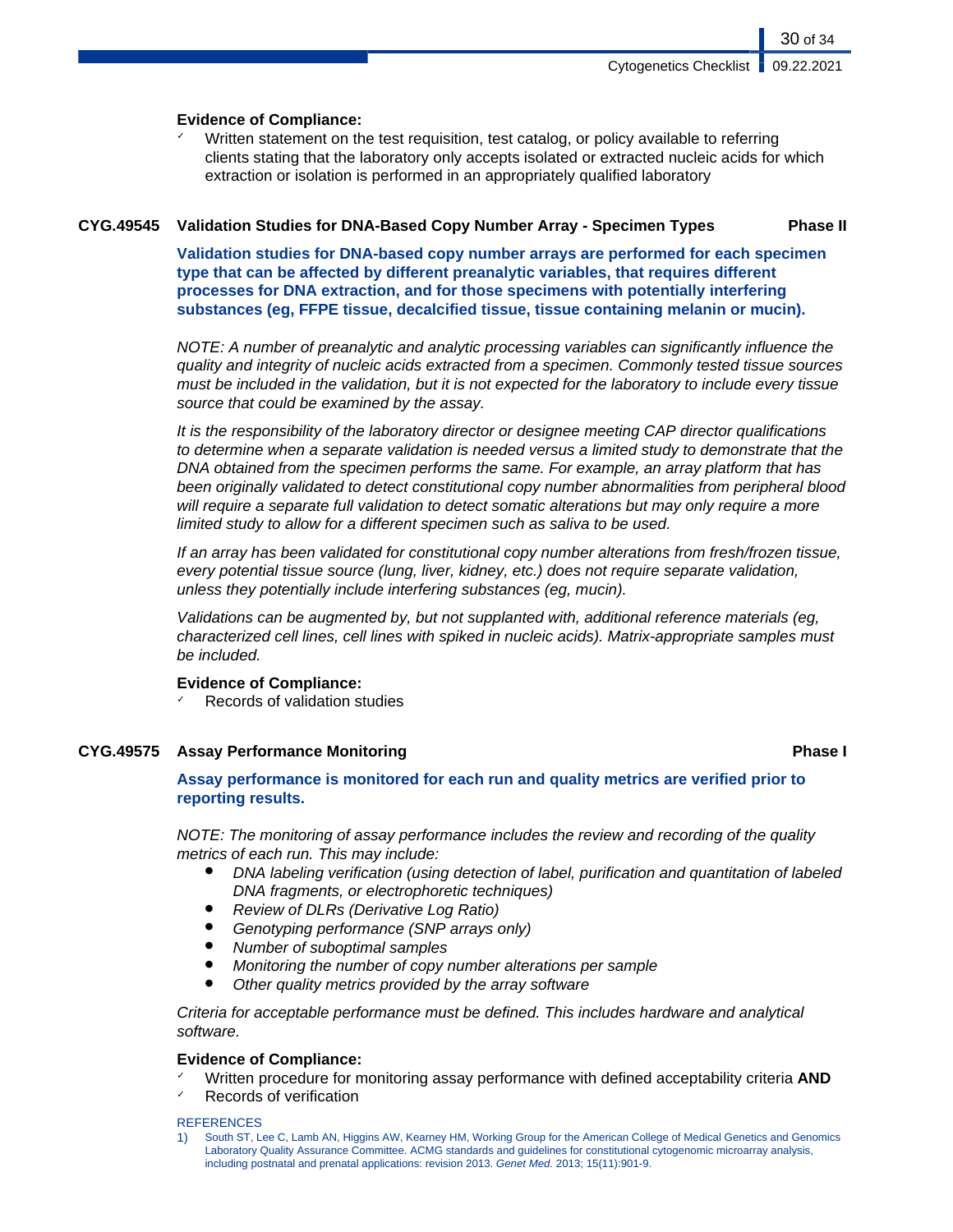- 2) Cooley LD, Lebo M, Li MM, Slovak ML, Wolff DJ, Working Group of the American College of Medical Genetics and Genomics (ACMG) Laboratory Quality Assurance Committee. American College of Medical Genetics and Genomics technical standards and guidelines: microarray analysis for chromosome abnormalities in neoplastic disorders. Genet Med. 2013; 15(6):484-94.
- 3) Vermeesch JR, Fiegler H, de Leeuw N, Szuhai K, Schoumans J, Ciccone R, Speleman F, Rauch A, Clayton-Smith J, Van Ravenswaaij C, Sanlaville D, Patsalis PC, Firth H, Devriendt K, Zuffardi O. Guidelines for molecular karyotyping in constitutional genetic diagnosis. Eur J Hum Genet. 2007 Nov;15(11):1105-14
- 4) Clinical and Laboratory Standards Institute. Genomic Copy Number Microarrays for Constitutional Genetic and Oncology Applications. 1<sup>St</sup> ed. CLSI guideline MM21-ED1. Clinical and Laboratory Standards Institute, Wayne, PA; 2015.

#### **CYG.49580 Array Analytical Wet Bench Procedure Phase II**

#### **There is a written procedure for performing the analytical wet bench process.**

#### NOTE: The procedure must include:

- A description of the analytical target regions (eg, targeted or genome-wide)
- A description of acceptable sample types (see CYG.49545)
- Methods and reagents used for isolating, labeling, and hybridization of nucleic acids, as applicable
- Controls (including in silico)
- Instrument software and version
- Acceptance and rejection criteria for the results generated by the wet bench. These should include criteria for determining when the wet bench process has failed or is suboptimal.
- Written procedure for any portion of the wet bench process performed by a referral laboratory, if applicable.

#### **Evidence of Compliance:**

Written procedure(s) that describes the analytical wet bench process, including sections noted above, as applicable

#### **CYG.49585 Array Analytical Bioinformatics Procedure Phase II**

**The laboratory has a written procedure that describes the steps in recording the bioinformatics process (also termed pipeline) used to analyze, interpret, and report array findings.**

NOTE: A bioinformatics pipeline includes all algorithms, software, scripts, parameters, reference sequences, and databases, whether in-house, vendor-developed, or open source.

The written procedure must describe the bioinformatics process(es) including, where applicable:

- Individual software applications (open source, proprietary, and custom scripts) and versioning
- Description of input and output data files for each step of the pipeline, including in silico control files or sources
- Annotations and their sources (eg, public or private databases, with versions used)
- Criteria and thresholds for detection of array findings (eg, minimum number of probes or genomic size for copy number variants)
- Determination of the limits of detection
- Additional scripts or steps used to connect discrete applications in the pipeline
- Quality control metrics, including batch or sample-specific metrics and acceptance and rejection criteria for the results generated by the analytical bioinformatics process. Criteria must be based on metrics and quality control parameters established during test optimization and utilized during validation
- Limitations in the test methodology
- Written procedures for any portion of the array bioinformatics process performed by a referral laboratory or a commercial service provider, if applicable. This should include a written description of how the security of identifiable patient information (eg, HIPAA compliance) is ensured during transmission and storage of data by the referral laboratory or commercial service provider.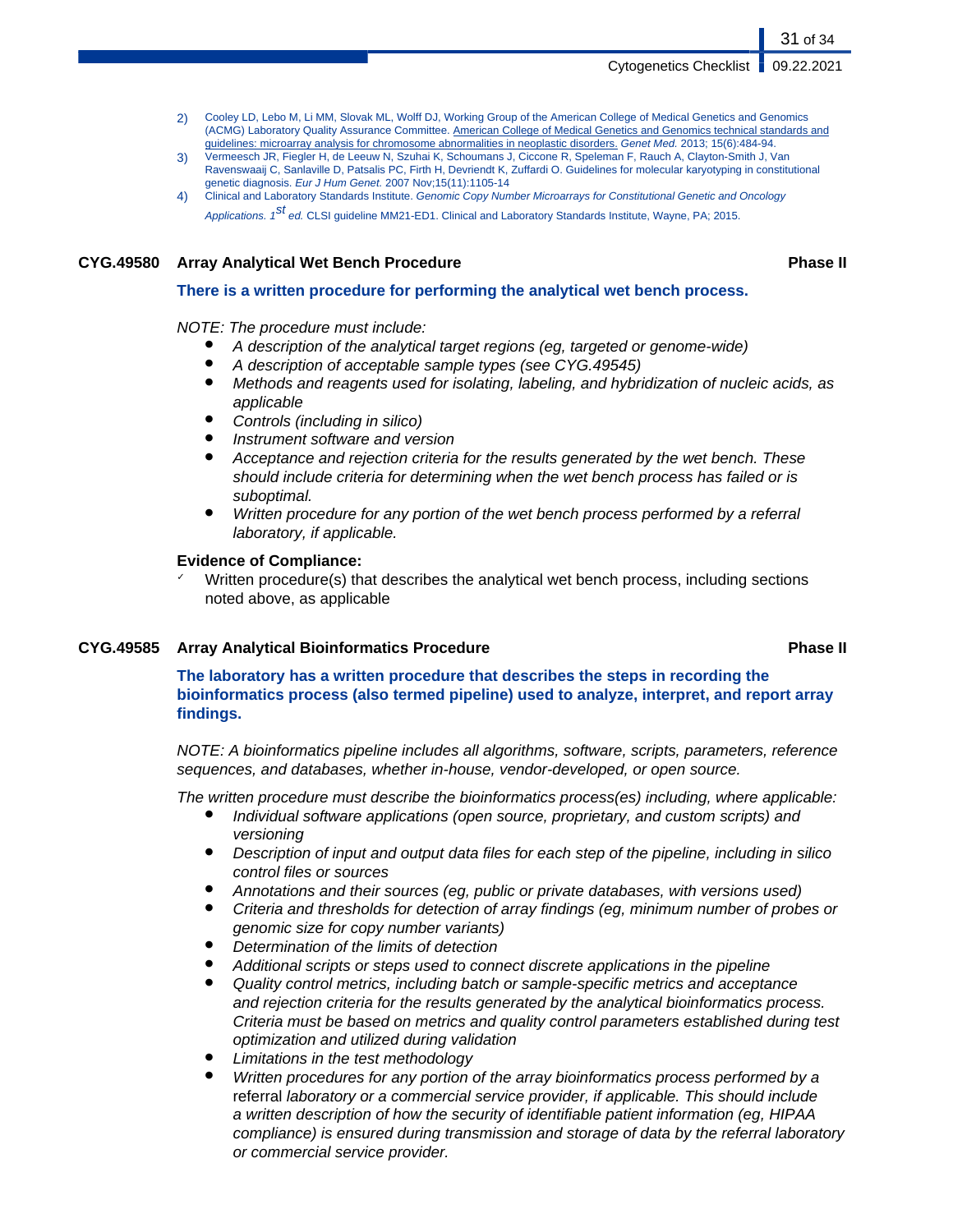#### **Evidence of Compliance:**

Written procedure that describes the analytical bioinformatics process, including sections noted above, as applicable

#### **CYG.49590 Interpretation and Reporting of Array Findings Phase I**

32 of 34

#### **There is a written policy for interpreting and reporting of array findings.**

NOTE: The laboratory must have a written algorithm for classifying and interpreting the clinical significance of identified findings. The ACMG guidelines can be used for classification and interpretation of copy number variants in inherited disorders.

Genome-wide array analysis may yield genetic findings unrelated to the clinical presentation for which the patient is undergoing testing. The laboratory policy must describe which, if any, and for what reasons, findings unrelated to the clinical purpose for testing are reported and the method of communication to the ordering physicians and patients, as applicable.

The written policy must include indications for confirmatory testing. The laboratory must determine by confirmation studies during validation if and when confirmatory testing of identified findings should be performed.

#### **Evidence of Compliance:**

- Written procedure that describes the process used for classification, interpretation, and reporting of array findings **AND**
- Records of compliance with procedure for classification, interpretation, and reporting of findings **AND**
- Laboratory database of findings identified and/or reported **AND**
- Written policy that describes which, if any, and for what reasons, findings unrelated to the clinical purpose for testing are reported

#### **REFERENCES**

- 1) South ST, Lee C, Lamb AN, Higgins AW, Kearney HM, Working Group for the American College of Medical Genetics and Genomics Laboratory Quality Assurance Committee. ACMG standards and guidelines for constitutional cytogenomic microarray analysis, including postnatal and prenatal applications: revision 2013. Genet Med. 2013; 15(11):901-9.
- 2) Cooley LD, Lebo M, Li MM, Slovak ML, Wolff DJ, Working Group of the American College of Medical Genetics and Genomics (ACMG) Laboratory Quality Assurance Committee. American College of Medical Genetics and Genomics technical standards and guidelines: microarray analysis for chromosome abnormalities in neoplastic disorders. Genet Med. 2013; 15(6):484-94.
- 3) Rehder CW, David KL, Hirsch B, Toriello HV, et al. American College of Medical Genetics and Genomics: standards and guidelines for documenting suspected consanguinity as an incidental finding of genomic testing. Genet Med. 2013; 15(2):150-2.
- 4) Clinical and Laboratory Standards Institute. Genomic Copy Number Microarrays for Constitutional Genetic and Oncology Applications. 1st ed. CLSI guideline MM21-ED1. Clinical and Laboratory Standards Institute, Wayne, PA; 2015.

#### **CYG.49600 DNA Copy Number Array Reports Elements Phase I**

**In addition to all relevant items outlined in CYG.31875, reports for DNA copy number analysis using arrays include the following elements:**

- **1. Platform used**
- **2. Genome build used**
- **3. Analysis and/or reporting strategy: Detection and/or reporting criteria for copy number and homozygosity (if applicable), including number of probes and/or size limitations**
- **4. ISCN-compliant nomenclature for reported findings**
- **5. References to any databases used**
- **6. A statement on the need for genetic counseling when indicated**
- **7. A statement recommending further testing when indicated**
- **8. Clinical significance of DNA copy number changes, when applicable**

NOTE: Platform information includes, but is not limited to manufacturer, array version, number of probes, average probe spacing, SNP content, and targeted regions. Analysis strategy includes the copy number controls methodology: comparative/competitive or in silico.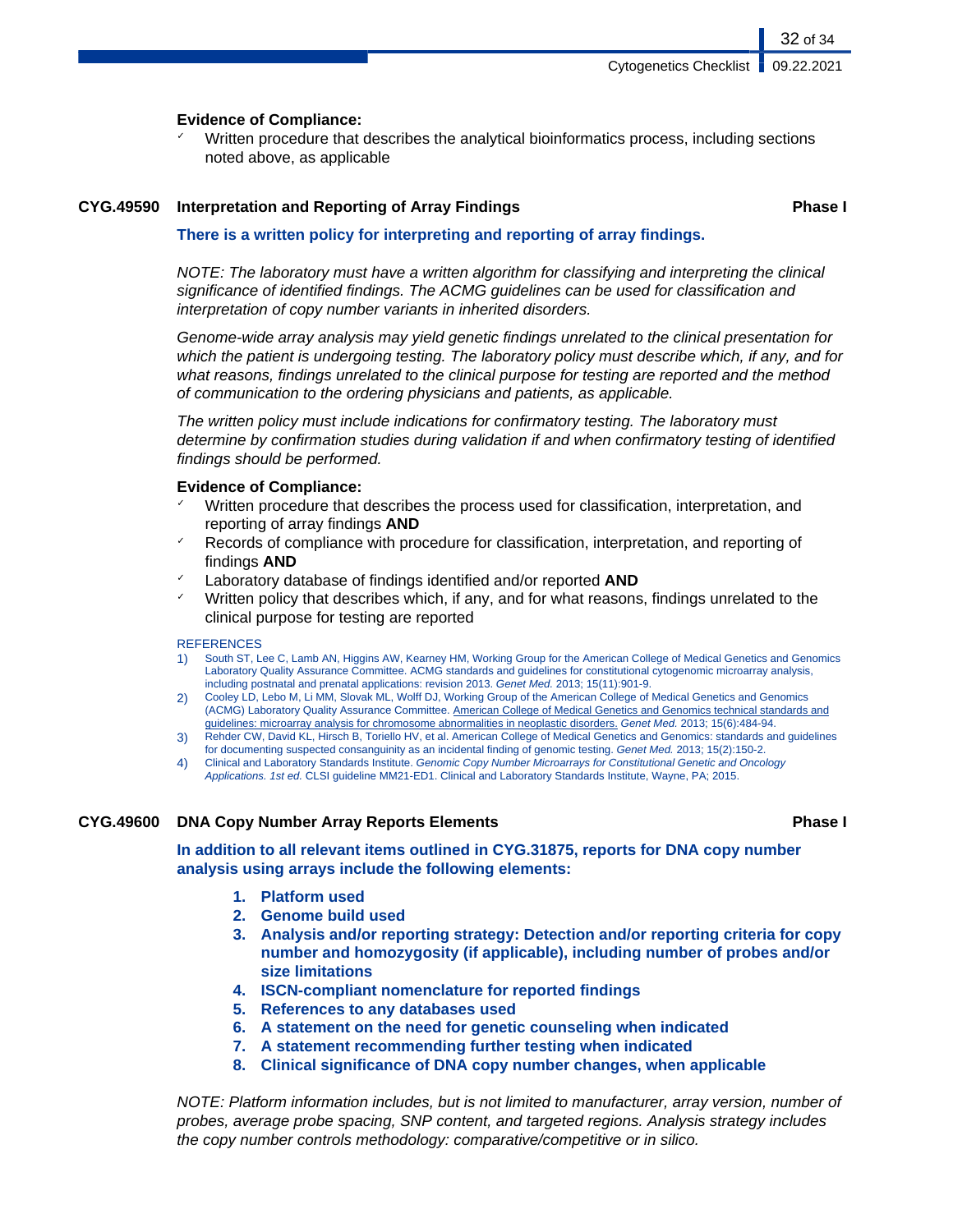Complex findings should be reported using ISCN-compliant nomenclature (eg, table format, "cth" for chromothripsis), when possible.

#### **REFERENCES**

- 1) South ST, Lee C, Lamb AN, Higgins AW, Kearney HM, Working Group for the American College of Medical Genetics and Genomics Laboratory Quality Assurance Committee. ACMG standards and guidelines for constitutional cytogenomic microarray analysis, including postnatal and prenatal applications: revision 2013. Genet Med. 2013; 15(11):901-9.
- 2) Cooley LD, Lebo M, Li MM, Slovak ML, Wolff DJ, Working Group of the American College of Medical Genetics and Genomics (ACMG) Laboratory Quality Assurance Committee. American College of Medical Genetics and Genomics technical standards and guidelines: microarray analysis for chromosome abnormalities in neoplastic disorders. Genet Med. 2013; 15(6):484-94.
- 3) Vermeesch JR, Fiegler H, de Leeuw N, Szuhai K, Schoumans J, Ciccone R, Speleman F, Rauch A, Clayton-Smith J, Van Ravenswaaij C, Sanlaville D, Patsalis PC, Firth H, Devriendt K, Zuffardi O. Guidelines for molecular karyotyping in constitutional genetic diagnosis. Eur J Hum Genet. 2007 Nov;15(11):1105-14
- 4) McGowan-Jordan J, Simons A, Schmid M, eds; International Standing Committee on Human Cytogenomic Nomenclature. ISCN: An International System for Human Cytogenomic Nomenclature (2016). Basel, New York: Karger; 2016.
- 5) Shaffer LG, McGowan-Jordan J, Schmid M, eds; International Standing Committee on Human Cytogenomic Nomenclature. ISCN 2013: An International System for Human Cytogenomic Nomenclature. Basel, New York: Karger; 2013.
- 6) Department of Health and Human Services, Centers for Medicare and Medicaid Services, Clinical laboratory improvement
- amendments of 1988; final rule. Fed Register. 2003(Jan 24):1043-1044 [42CFR493.1276], 1047-1048 [42CFR493.1291] 7) Clinical and Laboratory Standards Institute. Genomic Copy Number Microarrays for Constitutional Genetic and Oncology
	- Applications. 1<sup>St</sup> ed. CLSI guideline MM21-ED1. Clinical and Laboratory Standards Institute, Wayne, PA; 2015.

# **PERSONNEL**

NOTE: For purposes of CAP accreditation, the "laboratory director" is that individual who oversees all sections of the laboratory, and in whose name accreditation is granted. Specific requirements for that person are found in the Director Assessment Checklist. The section director (technical supervisor) refers to the person responsible for the medical, technical and/or scientific oversight of the cytogenetics laboratory section.

### **Inspector Instructions:**

Records of personnel qualifications

#### **\*\*REVISED\*\* 09/22/2021**

RFAD

### **CYG.50000 Section Director/Technical Supervisor Qualifications Phase II**

**The cytogenetics laboratory has a qualified physician or doctoral scientist as section director/technical supervisor.**

NOTE: The section director/technical supervisor of the cytogenetics laboratory must 1) be a doctor of medicine, doctor of osteopathy licensed to practice medicine in the state in which the laboratory is located; or 2) hold an earned doctoral degree in a biological science or clinical laboratory science from an accredited institution.

In addition, the section director must have either a) successfully completed an accredited fellowship with an emphasis on clinical cytogenetics and have at least four years of training or experience, or both (including the fellowship), in genetics, two of which in clinical cytogenetics; or b) in the absence of fellowship training, have four years of training or experience, or both, in human medical genetics or pathology, two of which are in clinical cytogenetics.

If more stringent state or local regulations are in place for supervisory qualifications, including requirements for state licensure, they must be followed.

For laboratories not subject to US regulations, the section director may be either a doctor of medicine or have a doctoral degree in an appropriate science. In either case, the individual must